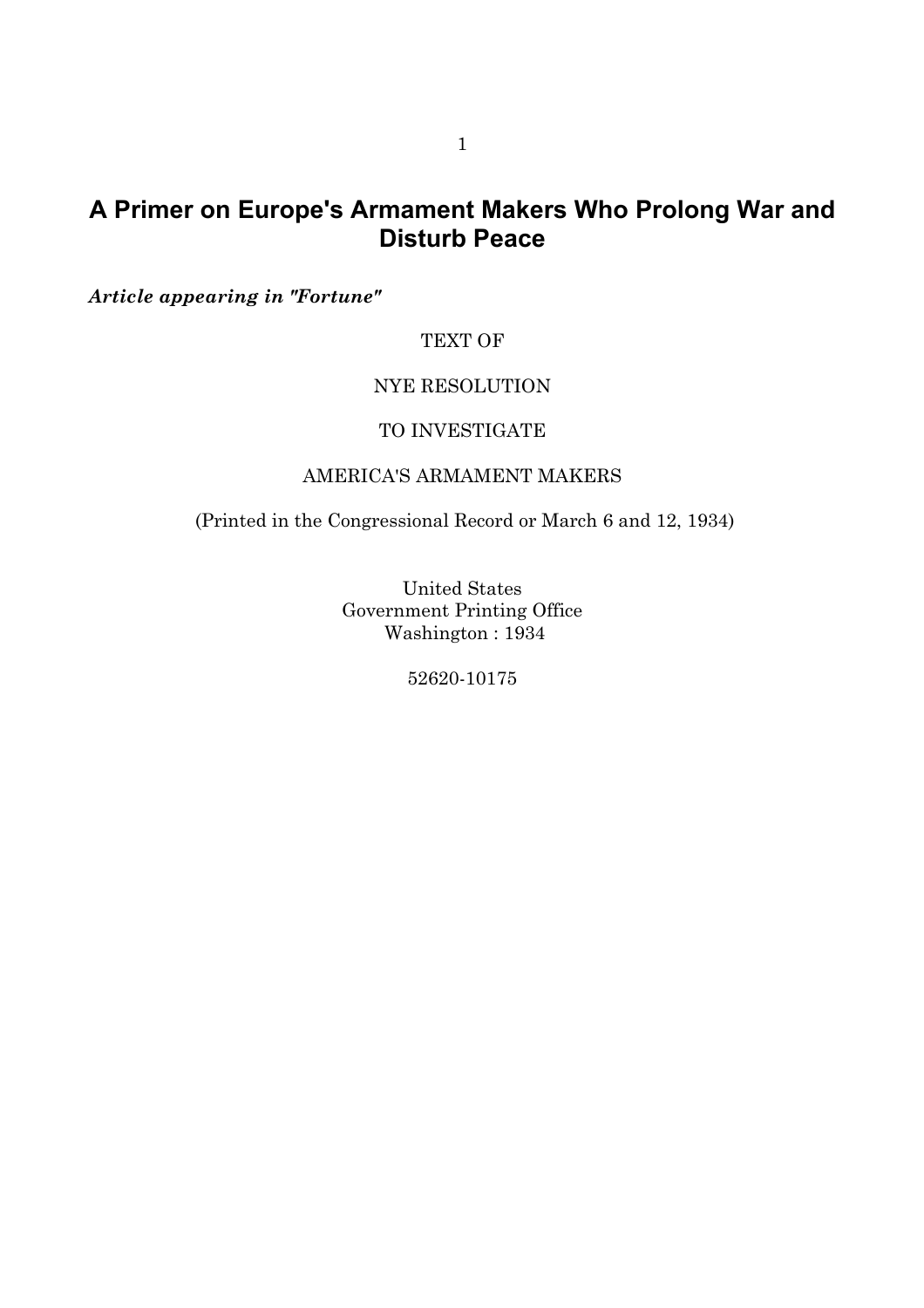# *A Primer on Europe's Armament Makers Who*

#### *Prolong War and Disturb Peace*

#### *March 6, 1934*

Mr. NYE. Mr. President, I think there has not been published in ages anything quite so enlightening as is this article appearing in Fortune. The encouraging thing is that more such articles are to appeal', revealing the part that the munitions makers are playing in bringing about more war and preparation for more war.

The article is as follows:

#### *ARMS AND THE MEN*

(A primer on Europe's armament makers; their mines, their smelters, their banks, their holding companies, their ability to supply everything you need for a war from cannons to the casus belli; their axioms, which are (a) prolong war, (b) disturb peace,) According to the best accountancy figures, it cost about \$25,000 to kill a soldier during the World War. There is one class of big business men in Europe that never rose up to denounce the extravagance of its governments in this regard-to point out that when death is left unhampered as an enterprise for the individual initiative of gangsters the cost of a single killing seldom exceeds \$100. The reason for the silence of these big business men is quite simple; the killing is their business. Armaments are their stock in trade; governments are their customers; the ultimate consumers of their products are, historically, almost as often their compatriots as their enemies. That does not matter.

The important point is that every time a burst shell fragment finds its way into the brain, the heart, or the intestines of a man in the front line, a great part of the \$25,000, much of it profit, finds its way into the packet of the armament maker.

The problem of European armaments is complex: If we are to get anywhere with it, we must first park our emotions outside. Pacifists and militarists alike have indulged in a good deal of loose talk on the subject. Most pacifists are not sufficiently informed; their arguments and accusations frequently boil down to nothing more substantial than Sir Arthur Eddington's definition of the quantum theory, i. e., " Something unknown is doing we don't know what." Most militarists are insincere.

Furthermore, American business at its biggest and most secretive is today an open book compared with any European big business. Therefore what Fortune does not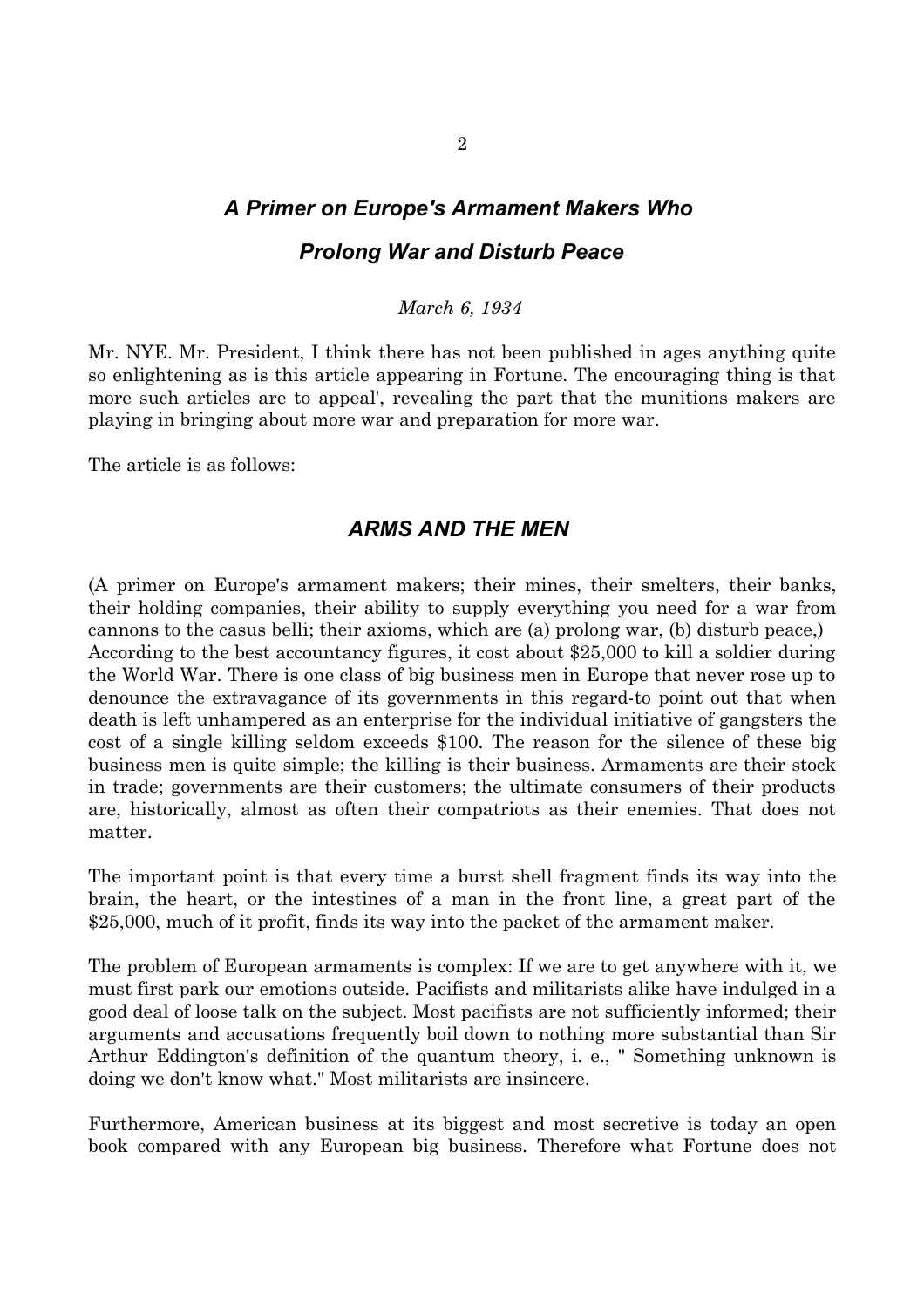know about this subject would fill many a volume. But what Fortune does know is worth knowing; it is set down herein, not as argument or invective but as elementary data. Some time, not too far distant, Fortune hopes to inaugurate a greater campaign on this subject; let this article, then, be considered as no more than an opening gun. Anyone who talks about European armaments and their makers must inevitably oversimplify. But to oversimplify is not to over generalize-and we should start by rid ding ourselves of one generality that will give us trouble as long as it stays in our heads.

There is nothing that could, in any strict accuracy, be called an "armament ring" in Europe today. There is no perfectly homologous group of single-purposed individuals that sits down before a polished table in a soundproof room and plots new holocausts in Europe. Search through the armament makers as you will, you will find neither a Machiavelli nor a Dr. Fu Manchu. But that's all you won't find.

For without a shadow of a doubt there is at the moment in Europe a huge and subversive force that lies behind the arming and counter arming of nations; there are mines, smelter's, armament works, holding companies, and banks, entangled in an international embrace, yet working inevitably for the destruction of such little internationalism as the world has achieved so far. The control of these myriad companies vests, finally, in not more than a handful of men whose power, in some ways, reaches above the power of the state itself. Thus, French interests not only sold arms to Hungary in flat violation of the Treaty of Trianon, but when Hungary defaulted on the bill the armorers got the French Government to lend Hungary the money to pay the French armorers. Thus, too, the great Czechoslovakian armament company, controlled by Frenchmen, promoted the rise of Hitler in Germany and contributed millions of marks to Hitler's campaign. These same Frenchmen own newspapers that did more than any others to enrage France against Hitler. It is time we had a dramatis personæ of arms, and the men.

#### *KRUPP*

Best known armament name in all the world is per haps the name of Krupp. The Krupp who, despite early discouragements at the hands of his own government, built up the gigantic works at Essen and made his name a synonym for cannon was Alfred-a strange figure who wore wooden sabots when he visited his factory, opened the windows of his house only once a month, had a bathtub in his parlor, assembled his intimates in his home every few weeks to be weighed, for no discoverable reason, an scales of his own devising, and carried a steel walking stick. Alfred Krupp began as a humble petitioner of governments, coming hat in hand to ministers, kings, and emperors of assorted nationalities to beg orders for his guns. By the time of his death he was an intimate of Wilhelm I, the 1870 conqueror of France. He was also an officer of the French Legion of Honor (one of Napoleon III's earlier generosities) and a Knight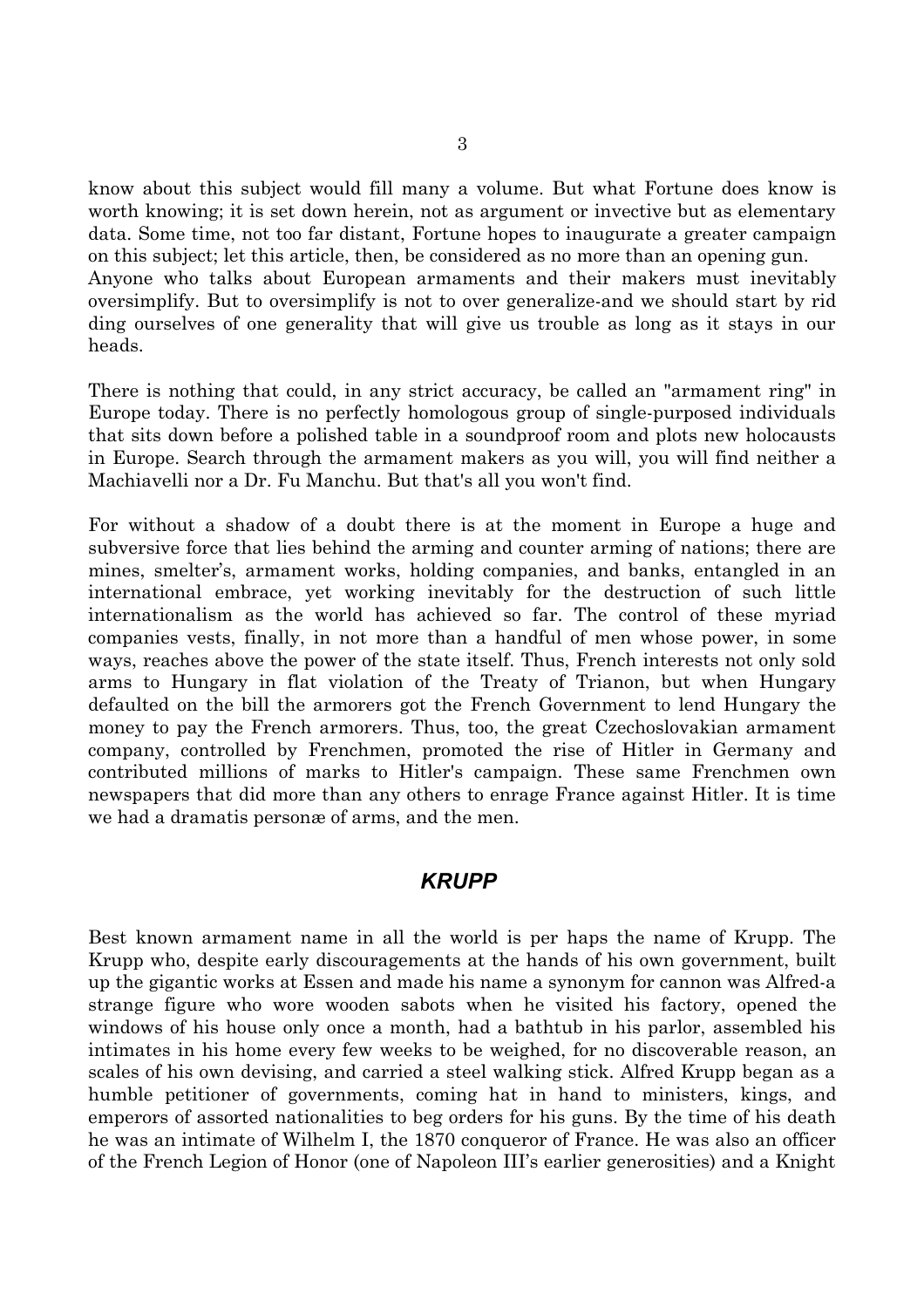of the Russian Order of Peter the Great. Under his son, Friedrich Alfred Krupp, the house rose to higher and higher glories. Yet Friedrich Alfred failed in one important respect: he left no male heir to carry on. It took Kaiser Wilhelm II to solve this difficulty. When big buxom Bertha, Friedrich Alfred's daughter, came of marriageable age Wilhelm II betrothed her to the protégé of his own selection and training, Gustav von Bohlen und Halbach and it was the groom, not his bride, whose name was changed by the betrothal. He became then Krupp von Bohlen und Halbach. Under this new head of the house, who took command in 1909, Krupp went further still, supplied 52 countries with arms before the war, and stood all but single-handed against the world during it.

What of Krupp now? In theory, Krupp smelts only peaceful ore, and forges its steels only into such benign shapes as locomotives, rails, bridge girders, and others purely industrial. Actually, Krupp is rearming Germany the discoverable portion of whose annual armament bill is now about \$80,000,000. Germany, forbidden by the Treaty of Versailles to import armaments, receives generous supplies from Sweden (where Krupp controls the armament firm of Bofors) and Holland; forbidden to export armaments, she ships to South America, the Far East, or to any European nation that will violate its own treaty by ordering from her. Yet for all the might of the Krupp works we must look elsewhere today to find the real heart of the armament business.

#### *BETHLEHEM STEEL ET AL.*

To the United States, perhaps? After all, we have our Du Ponts, who at least "own" the State of Delaware. We have an Army and Navy whose officers, according to the statement of a former Cabinet officer, are far and away more active than the officers of any other armed forces in the world against any sort of international understanding. We have an armament bill of over \$200,000,000 a year. (When we say armaments we mean here, and hereafter, only the actual implements and materials of war-cannon, guns, ammunition, tanks, military aircraft, and naval vessels.) We once had our big bass drum, Mr. William B. Shearer, whose boast was that he wrecked the Naval Conference at Geneva in 1927. We have our Midvale Co. (controlled by the Baldwin Locomotive Works) which prospered mightily during the war and has continued the manufacture of guns and gun forgings, armor plate, and projectiles; our Colt's Patent Firearms Manufacturing Co., which supplies machine guns as well as squirrel rifles, which declared an extra dividend in 1933; our Remington Arms Co. (controlled by Du Pont) whose output of fire arms and ammunition together is one third of United States production. And we have our Bethlehem Steel Co.

Bethlehem's Mr. Charles M. Schwab dismayed the cadets of West Point in 1927 by saying: "Today the Bethlehem Steel Co. has definitely abandoned any thought of ever again engaging in the manufacture of ordnance except in times of great national emergency." Such times are apparently with us now-have, in fact, been continually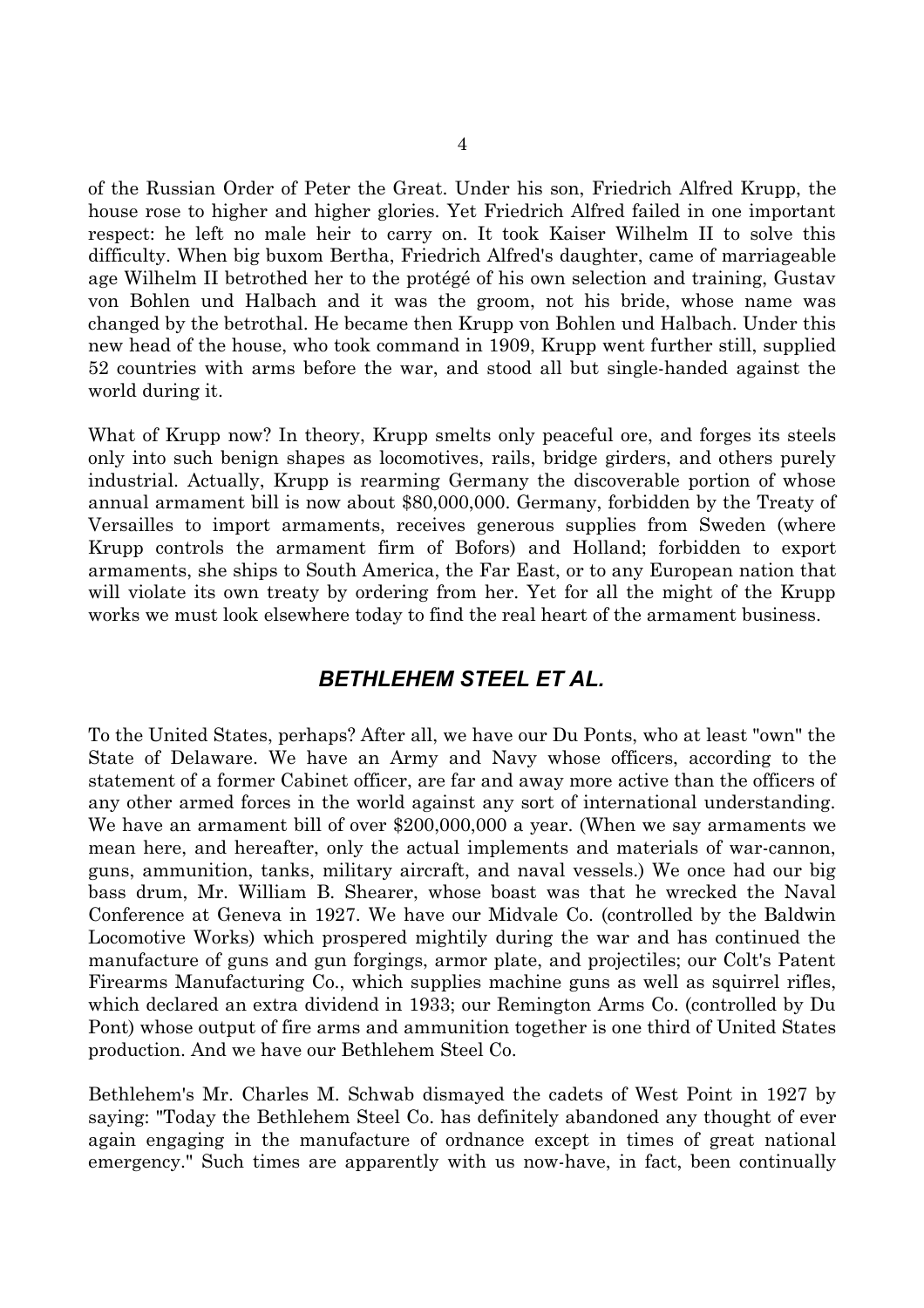with us since Mr. Schwab unloosed this shaft of oratory. In the official listing of Bethlehem's products (you need only turn to Standard Statistics or Bethlehem's own most recent annual report) you will find armor plate, projectiles, gun and shell forgings, battleships, battle cruisers, scout cruisers, destroyers, submarines, and airplane carriers all listed as products of Bethlehem's plants. The site at Bethlehem where cannon and armor plate are made is separate from the rest of the plant. No outsiders are allowed, and it may be that Mr. Schwab has never been able to evade the vigilance of his watchmen. But if he could once get inside he would see a triumph of inventiveness-for Bethlehem not only makes "armor piercing" projectiles, but "nonpierceable" armor plate which must sometimes cause slight confusion an the proving ground when anyone attempts to demonstrate the virtues of both at the same time.

Our own country is not, then, quite so virginally innocent in this business as we might like to suppose. But despite the size of our armament bill and our armament and munitions exports to South and Central America and the Far East, we are essentially small fry in this game.

### *ENGLAND'S VICKERS-ARMSTRONGS*

Much larger fry is England, where the firm of Vickers-Armstrongs is the brightest star in the armament firmament. The annual bills of Vickers-Armstrongs to nations for armaments purchased quite possibly amount to \$100,000,000. For England's powerful position as one of the greatest exporters of the materials of war in the world, the bulk of the credit goes to Vickers-Armstrongs. It makes other things than armaments, true enough; such unwarlike products as sewing machines and golf clubs come from same of its factories. But its chairman, General the Honorable Sir Herbert Lawrence, G.C.B., one-time Chief of Staff of the B.E.F.. has put himself on record as saying "Vickers-Armstrongs, Ltd., re1ies very largely on armament orders for its existence." The Vickers research staffs work constantly to bring into mass production such bolsters to international comfort as the Vickers-Carden-Lloyd light amphibious tank, or the Vickers Vildebeest bombing machine.

The sun never sets upon Vickers. It has its factories in Rumania, where, for greater convenience, Sir Herbert Lawrence is a director of the Bank of Rumania-and Vickers to some degree allies itself with the Czechoslovakian armament firm of Skoda. In Italy it latinizes its name to Società Vickers-Terni; in Japan it has as a subsidiary the Japan Steel Works, and thus allies itself with the Japanese armament and industrial firm of Mitsui. There are Vickers factories or subsidiary companies in Spain, Canada, Ireland, Holland - The Hague affords an appropriate site for some of the Vickers operations - and New Zealand.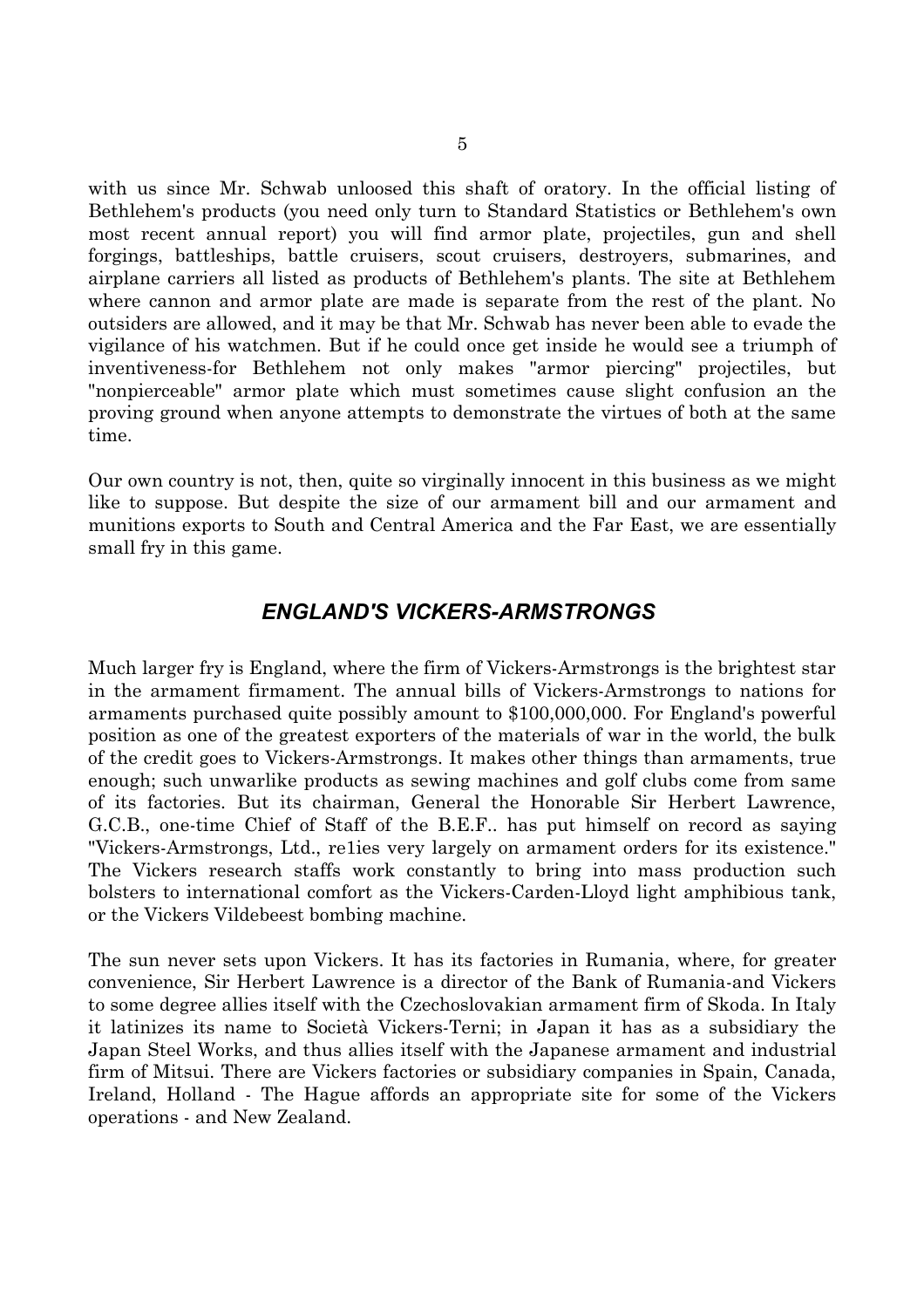Vickers directors are men of wide affairs. Sir Herbert Lawrence, besides being a director of the Bank of Rumania, is also a director of the Sun Insurance Office, Ltd., with which Vickers-Armstrongs had a curious agreement that ... if the profits [of Vickers] in any year during the 5 years ending December 31, 1932, do not amount to £900,000, then a contribution not exceeding £200,000 will be made in each year."

Sir Otto Niemeyer, the infant phenomenon of British finance, who first entered His Majesty's Treasury at the age of 23, is another Vickers director; he is, in addition, an officer of the Bank of England, a director of the Anglo-International Bank and the Bank of International Settlements.

Through these industrial and financial interlockings Vickers-Armstrongs conducts its affairs. They are profitable affairs - for, as the agreement with Sun Insurance indicates, a profit of some \$4,500,000 a year is considered so unsatisfactory that insurance must be carried against it. And England's aristocracy takes pleasure in clipping its coupons.

Among the more prominent shareholders of Vickers or allied concerns in 1932 were: Rt. Hon. Neville Chamberlain, Chancellor of the Exchequer; Sir Austen Chamberlain, M.P., winner of the Nobel peace prize in 1925; and Sir John Simon, secretary of state for foreign affairs (but who sold out his shares last year). In 1914 the list was even more imposing. It included that lofty philosopher, Lord Balfour; that glittering snob, Lord Curzon; and also Lord Kinnaird, president of the Y.M.C.A.; three bishops; and Dean Inge, of st. Paul's. It was in that same year that Socialist Philip Snowden spoke in Parliament: "It would be impossible to throw a stone on the benches opposite without hitting a member who is a shareholder in one or other of these firms." You will gather that England, peace-loving England, has been quite some time at the task of building up this organization. She has. The firm began in 1829. Slowly through out the nineteenth century the firm grew, changed its name, cast its outworn skins, grew fat, prosperous, and highly multicellular through the acquisition of this torpedo works, of that heavy ordnance factory. And then there came along Mr. Basileios Zacharias.

He is known today as Sir Basil Zaharoff. He was an intimate of Lloyd George during the war; a few relatively mild revelations of the degree to which he influenced Great Britain's armament, military, and foreign policies during and after the war were enough, in 1922, to send Lloyd George, who did more than any other man to win the war, out of office forever. This strange character, the greatest armament salesman the world has ever known, struck a major spark in the world when he collided with an American of somewhat similar interests. Zaharoff at that time was a salesman for the Nordenfeldt Guns & Ammunition Co., Ltd., of England, and had done very well in profits out of the perpetual dog fights in the Balkans and the Near East, to which he was usually purveyor, and of which he was frequently (it was an easy trick once he learned it) instigator.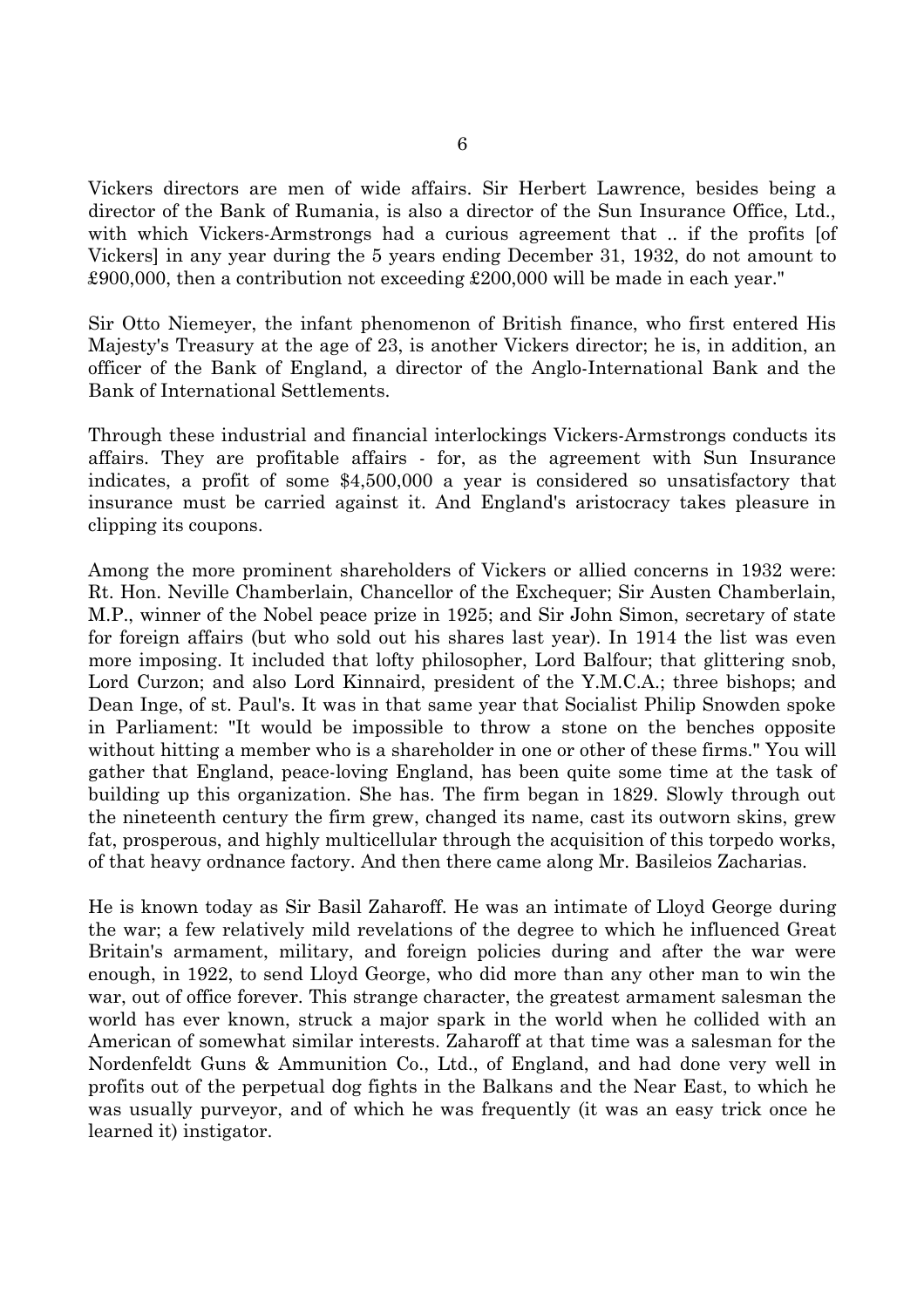The American that gladdened his heart was Hiram Maxim, whose new machine gun was incomparably the best killing machine Zaharoff had ever seen. Zaharoff took Maxim to his bosom, with reservations. First he used his wily, polyglot salesmanship to block the gun's sale in Austria as an impractical toy; then, when he had offered Maxim a partnership and got the sale of the gun firmly in his own hands, he swept over Europe and Asia selling such quantities that soon the new firm of the Maxim-Nordenfeldt Guns & Ammunition Co. was purchased for some \$6,000,000 (the year was 1897) by Vickers interests, and became Vickers Sons & Maxim. Sir Basil was established now as a power in armament affairs, hence in Great Britain's affairs, hence in world affairs. He already enjoyed the distinction of having sold the first practical submarine ever used in naval operations to his native Greece, and the further distinction of having used this sale to frighten Turkey into buying two submarines.

The Boer War added to his laurels; Boers shot Englishmen with Vickers guns and ammunition. The Russo-Japanese War provided him with an even wider field for his gifts; Vickers sold as much war material (and possibly more) to Russia as it did to Japan, England's supposed ally.

But naturally it was the World War that gratified Sir Basil most. The profits of wartime armament manufacture were practically incalculable; by the end of the war Sir Basil had a personal fortune that was estimated as low as \$100,000,000 or \$200,000,000 and as high as a billion; and in 1917, when there seemed a possibility of peace through the intervention of the United States, Lord Bertie, British Ambassador to France, naively recorded in hi; diary: "Zaharoff is all for continuing the war jusqu'au bout." ·\*\*\*\* So much for Germany and her Krupp, the United States and Bethlehem Steel, England and Vickers-Armstrongs, and the now withered and senile Sir Basil. Do these armament businesses seem big business? Then you must alter your sense of proportion before you go further. All the foregoing is a mere curtain raiser to the big show. The big show is France.

## *SCHNEIDER-CREUSOT*

France stands at the very top. She stands at the top in the amount her Government spends on armaments; at the top in the amount of arms she exports to other nations; at the top also by virtue of the billion francs she has spent to build a military Chinese wall of forts, many of them underground, along her eastern boundaries. But these mere quantitative details do not reveal the true significance of her position.

She stands today as a queer paradox: France, the democracy, a quiet pasture land for the world's most famous peasantry, coexisting with France, the greatest military power of modern times, with an army which all but equals in number and far surpasses in equipment Germany's vast militaristic machine of 1914.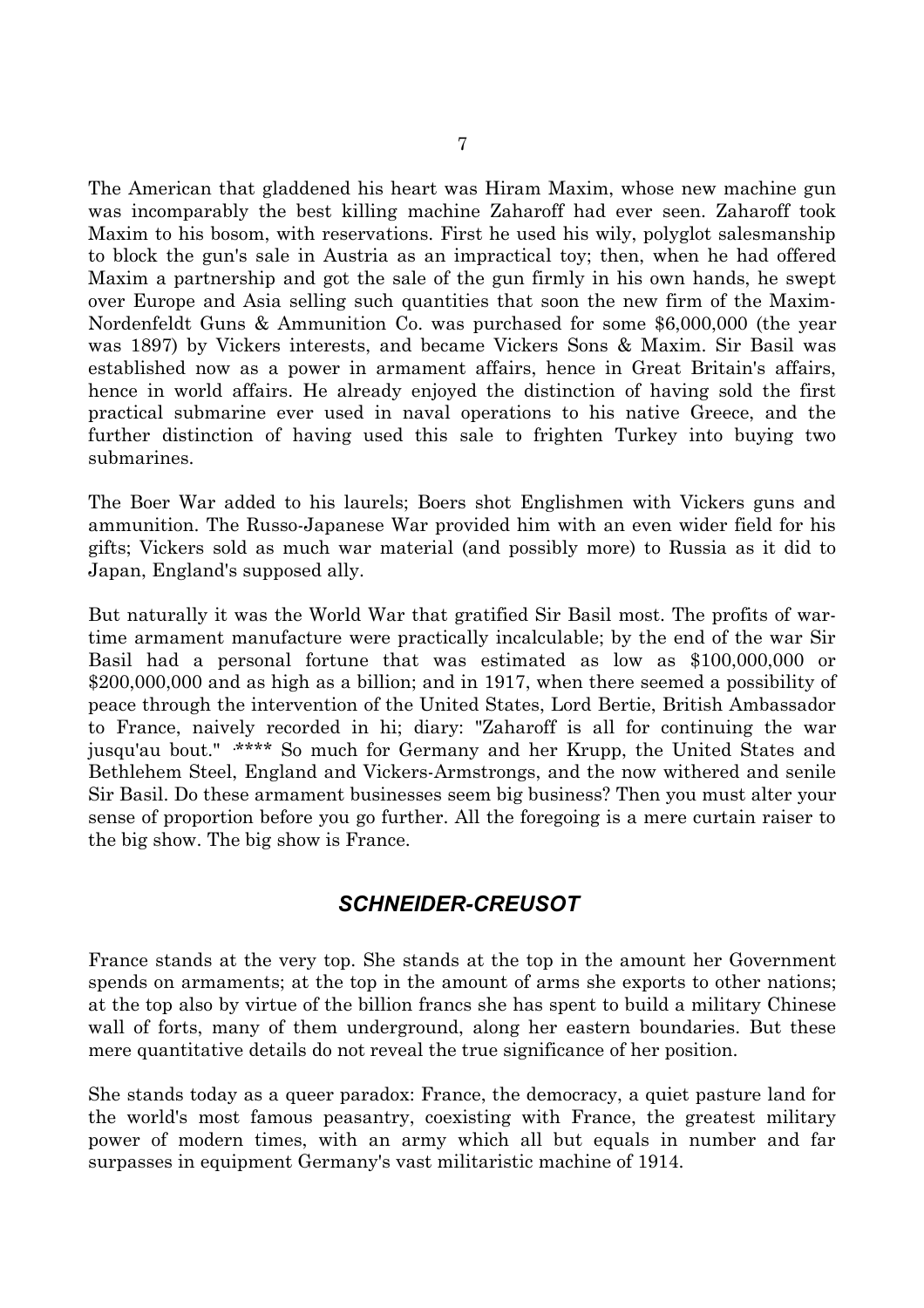At the head of this latter France stands the figure of Gen. Maxime Weygand (vice president of the higher war council, inspector general of the army, possessor of the grand cross of the Legion of Honor, member of the French Academy), ruling an army (including colonials) of 650,000 men. But, despite his decorations, his medals, his orders, and the power he has, once a new war begins, to order several million men to death, General Weygand, a devout Catholic, represents not the urge for war but, on the contrary, France's desire for peace-by means of "security." The French threat to the peace of the world lies elsewhere-in France. For in France, and only in France, a new situation exists: the armament makers are no longer, like Alfred Krupp or Sir Basil Zaharoff, in his younger days, humble petitioners of government, hat-in-hand solicitors of orders-their influence is so infiltrated into the industrial, social, and political affairs of the nation that they have power in some ways beyond the state ; a power so mighty that they are all but able, for their own individualistic reasons, to sweep the state along in a course of action against its own will. They are all but anonymous, these men. They are displeased by publicity and are well able to enforce their displeasure. But we must now displease one of them and present the figure of M. Charles Prosper Eugène Schneider.

Charles Prosper Eugène Schneider is a man of many offices-the executive head of hundreds of armament firms throughout Europe<sup>[1](#page-7-0)</sup>. He is the president of the Schneider-Creusot Co., armament manufacturers, with mines, smelters, and foundries scattered throughout France. Re is director of the Banque de'Union Parisienne, one of whose most profitable sources of business is the financing of loans for armaments. In 1920 he founded and became the president of the Union Européenne Industriale et Financière, a holding company capitalized at 140,000,000 francs. Through it Schneider-Creusot controls 182 French companies that manufacture heavy ordnance, machine guns, tanks, shells, ammunition, and warfare chemicals. Out of the \$300,000,000, which at the most conservative guess represents the annual billing of France's armament concerns, Schneider-Creusot or subsidiaries takes the lion's share.

## <span id="page-7-0"></span>*CZECH'S SKODA*

But the Union Européenne has an even more important function. Through it Schneider-Creusot reaches out to control 230 armament and allied enterprises outside France.

The greatest of these concerns is that glittering jewel in the crown of the principal ideal State that came into being in 1919 as the result of the self-determination of oppressed peoples. The State is Czechoslovakia and its jewel is Skoda. Skoda, although its main works are in Brno-which was once on Austrian territory-has factories scattered not only over Czechoslovakia but over Poland and Rumania as well.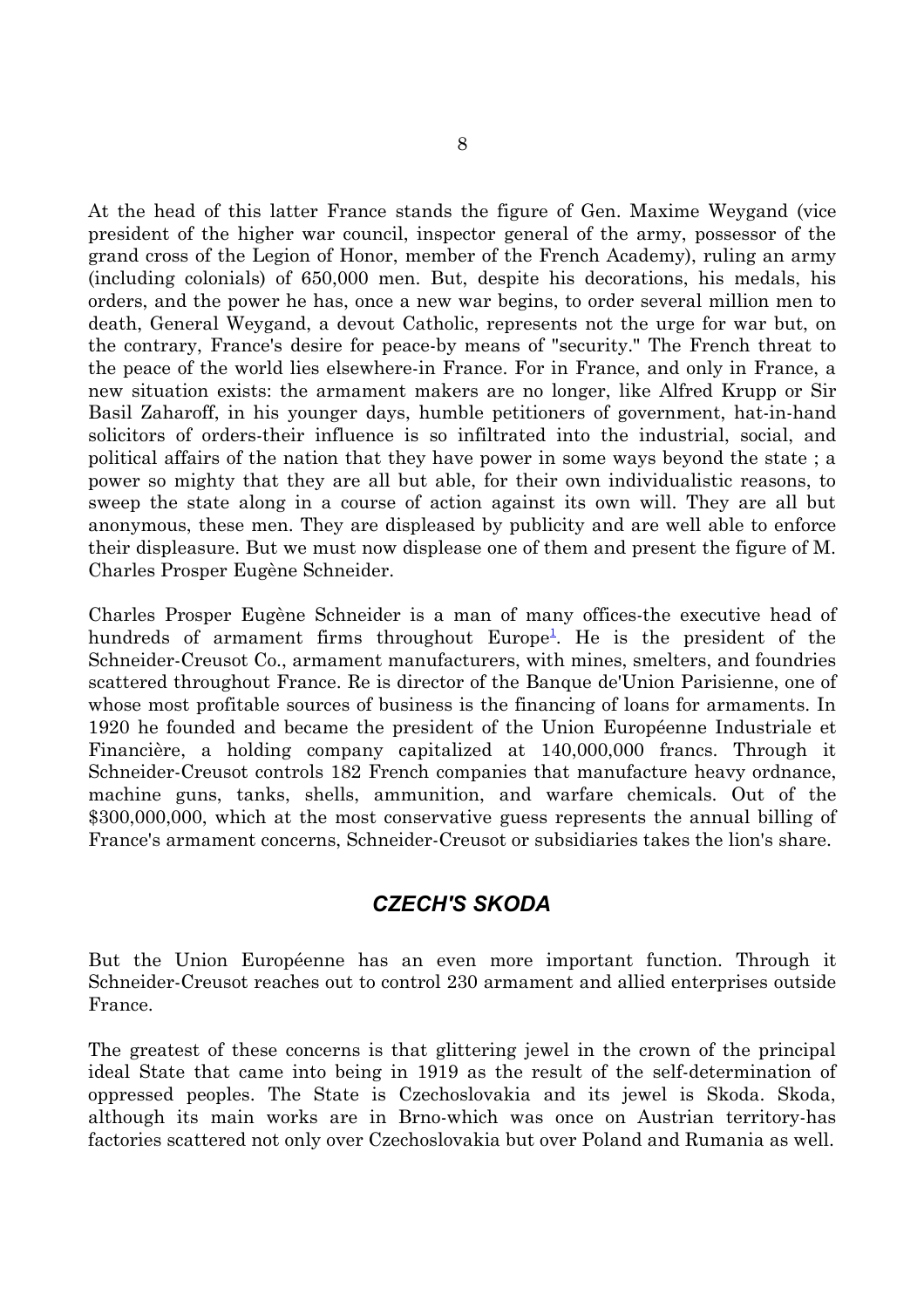Upon the board of Skoda, which the Union Européenne controls through 56 percent of its stock, M. Schneider sits with his friend Andre Vicaire, director general of Schneider-Creusot; his brother-in-law, Arnaud de Saint-Sauveur; Edward Benes, who, as Czechoslovakia's foreign minister, takes second place to no one in the vocal support he lends to the League of Nations; and two Czecho-Germans, Von Deutschnitz and Von Arthaber, who were, it is interesting to note in view of later facts, very heavy financial contributors to Hitler's political success. Political France and political Germany may be at constant swords' points, the Polish Corridor may inflame the Nazis, France may quiver at her lack of "security .. from another northern invasion, but the lion and the lamb never lie down together with more good fellowship than these French, German, Czech, and Polish gentlemen when they come together to discuss, as fellow directors, the problems of increasing Europe's consumption of armaments.

Thanks to the activities of Skoda and its allies, arms form a full 10 percent of all Czech exports-and 40 percent of all Skoda's products are exported-to the extent of \$30,000,000 worth a year.

## *BACK TO SCHNEIDER*

Schneider's nationality is capable of any supple manipulation that apolitical emergency may call for. The founder of his dynasty was his grandfather, also named Eugène, who, with a brother Adolph, left Bidestroff in the then German territory of the Saar and came to France in 1836.

More particularly brothers Eugène and Adolph came to Le Creusot (literally "The Hollow" or " The Crucible") where, to the south of the Burgundy-wine district a small foundry had been making cannon from the days of Louis XVI. With perfect impartiality it had supplied first the monarchy, then the republic, and then Napoleon's Empire with its products.

With the aid of the French banking house of Seilliere these German brothers bought the foundry (La Societé Generale des Hauts Fourneaux) for 2,500,000 francs-and were then forced to wait for almost 20 years for their first major war.

War-promotion methods in those days were not what they were to become later in the century, but that gap was neatly bridged by the demands that the new steamboats and the even newer railroads were making on the producers of iron and steel. Then, in 1854, the Crimean War broke out and Eugène (alone now, following Adolph's death) converted Le Creusot almost exclusively to the manufacture of arms. The family fortune was founded; the family tradition was established.

In the few years that followed the Crimean War, Eugene Schneider had time to look about him for parliamentary posts. First he became a member of the Chamber of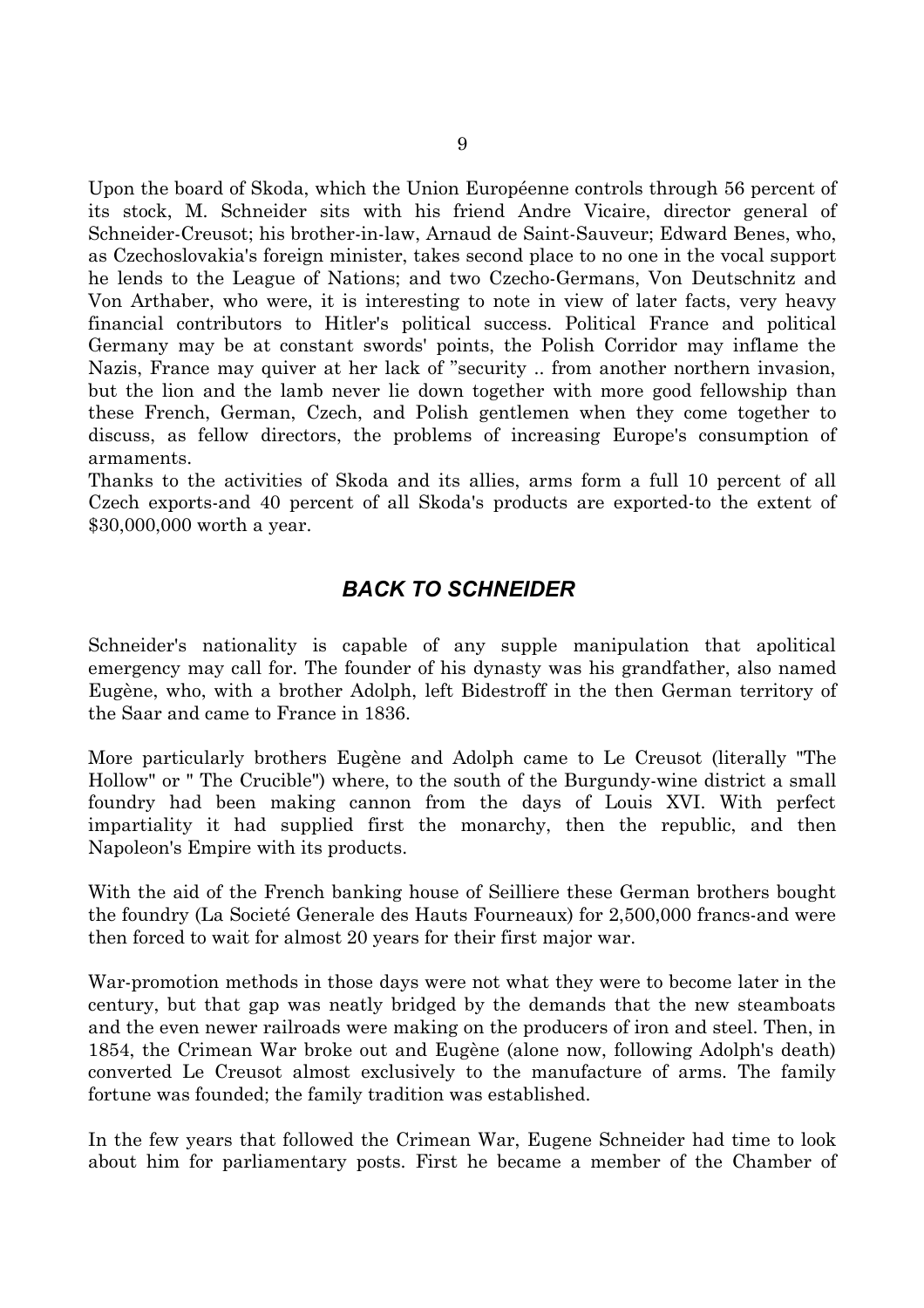Deputies; later he rose to be minister of agriculture, then of commerce. By 1865 he had become president of the Chamber of Deputies (analogous to the Speaker of the United States House of Representatives.

It was from this vantage point that he was able to watch the sweep of events that led to the Franco-Prussian War. Alfred Krupp saw it corning, too. He, like Schneider, was capable of an internationalism far above the confines of narrow patriotism and was anxious to equip Napoleon III's armies with his own cannon-a suggestion not entirely without its logic or, even, its sportsmanship, for Krupp had borrowed in Paris, from the same banking house of Seilliere as had set Eugène Schneider up in business, the money with which he made the guns that later humbled France at Metz and Sedan.

But in those days Schneider was jealous of Krupp's mounting power and persuaded Napoleon III that his patronage of Le Creusot would be more enlightened. The inferiority of the French cannon in 1870 was one factor that brought about the catastrophic ruin of the Second Empire.

Nothing in the career of the Schneider dynasty is more remarkable than the fact that it was able to overcome this shocking disgrace and actually to get the job of reequipping the new armies of the Republic. This time Eugène Schneider supplied France with cannon modelled upon the designs of the victorious Krupps. It was not until some 20 years later that he died, full of years and his own sort of wisdom, to be succeeded by his son Henri.

It was under Henri's son-the present Eugene Schneider, now 66 years old, that the Schneider-Creusot Co. began to work upon a gigantic, world-wide scale. Its real expansion began with the turn of the century. Eugène Schneider acquired iron mines in Lorraine and began a program of mill, foundry, and shipyard building at Bordeaux and Toulon.

And then, opportunely, the Russo-Japanese War arrived.

Not until after the close of this war did the real genius of the living Eugène Schneider begin to manifest itself.

Russia needed rearming. The Krupps rushed in. The English firm of Vickers rushed in. Eugène Schneider rushed in. There ensued a brief jockeying for position among the three firms-and it was Schneider, perhaps, who captured the best. "Buy from us ", he whispered gently into the proper ears, "and pay with French money." It was not hard to arrange. The French Ambassador to Imperial Russia was then Maurice Paléologue, who was likewise a director in the Schneider Banque de l'Union Parisienne. The Russians made a brief call on Paris and came back to st. Petersburg with money with which to pay for Schneider armaments. From that time until, in 1918, the Soviet Government of Russia expressed its official uninterest in paying the debts of the Czarist regime 16,000,000,000 gold francs drained slowly from the savings of the French people, were loaned to Russia, secured by bonds that have long since been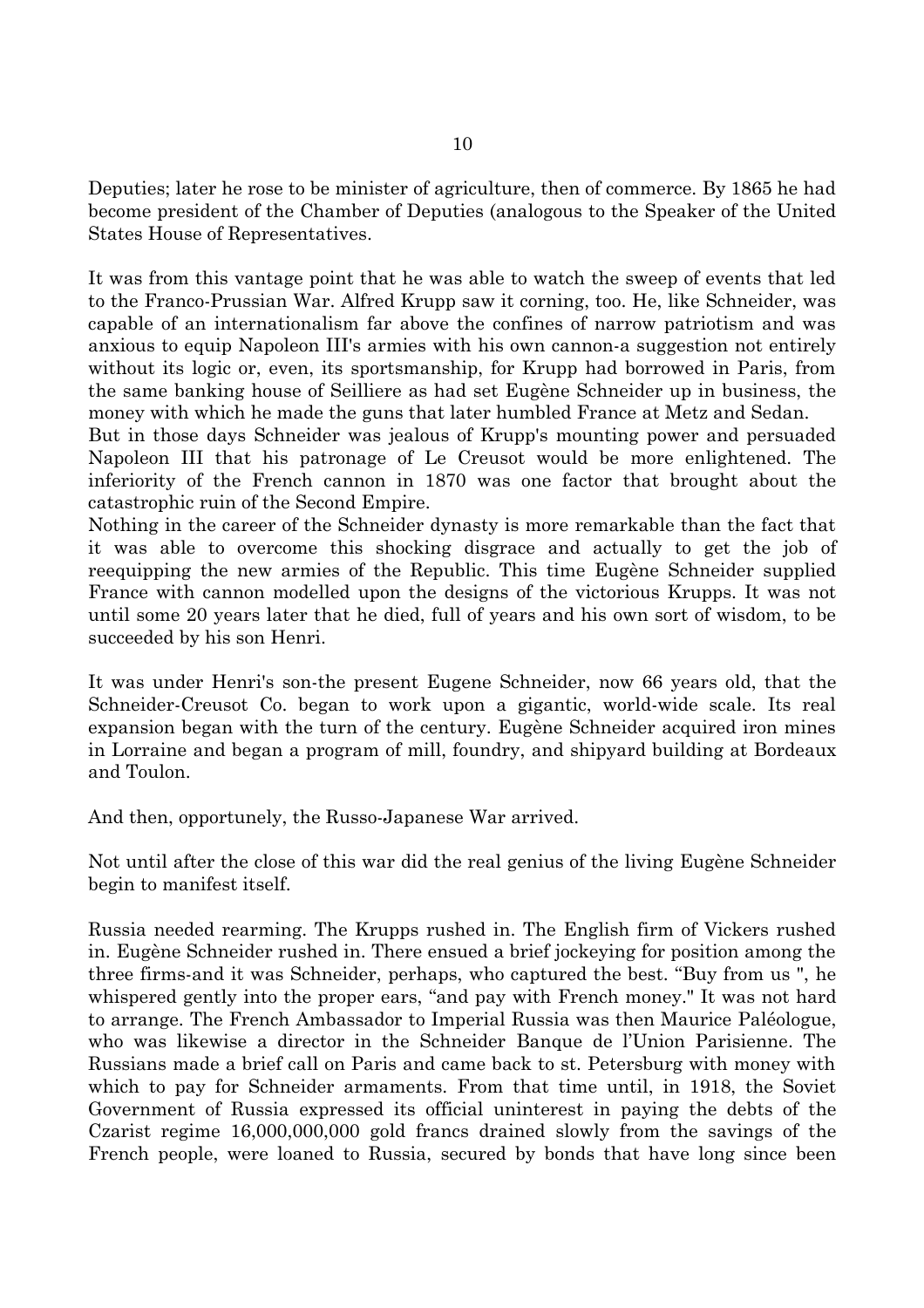tossed on the rubbish heap. Most of the profit in the 16,000,000,000 found its way back to Schneider-Creusot and is today in their foundries and their bank accounts.

Yet the Czar's government was not wholly credulous. It seemed to have some qualms that so rouch Russian armament should be manufactured on foreign soil. This offered no problem to the armament makers. Schneider installed engineers and managers at the Putilov works in st. Petersburg. The Krupps did likewise. French newspapers screamed that the Krupps were spying. German newspapers screamed that the French were spying. But 1914 found Schneider and Krupp engineers side by side on terms of cordial friendship, overseeing ordnance manufacture on behalf of Nicholas II, Czar of all the Russias.

## *EYE OPENER-BRIEY*

If you have a naiveté about the war, shed it now; the war in no way interrupted the cordiality of the armament makers. Throughout the years from 1914 to 1918 they stayed on jolly terms; they even emerged from the war better friends than they were when they went into it. One major war-time episode in particular revealed their unshakable solidarity.

Before 1914 the great iron mines and smelters in the Briey Basin provided 70 percent of the ore used by France. The German advance wrested them from the political control of France-and quite. naturally the German artillery chiefs saw to it that the mines were so protected from shellfire that they could be taken over intact. Thenceforth the mines of the Briey Basin were operated for the benefit of Germany-in association with other mines in Lorraine which had been in German hands since 1871 they supplied Germany with some three quarters of the ore she consumed during the war.

In 1916, some 2 years later, the Briey Basin came once again within the potential grasp of the French. Throughout the second battle of Verdun, Briey was within range of the operations of the French Second Army. The Briey mines and smelters were turning out tons of raw materials per day which were being continuously turned into weapons of death against French troops, and the naive civilian would therefore suppose that the French Second Army would now turn loose its bombing planes and blast out of existence a principal source of enemy supply.

The naive civilian would be quite wrong. Bombs did not burst at Briey; nowhere near Briey did more than a few shells from either side fall during the entire course of the war. There were even line officers who shared civilian naïveté enough to question French general headquarters an the immunity of Briey. A reasonable explanation could have been that the French were withholding fire from Briey because they, in turn, hoped to recapture the basin and turn its products back to France. But this was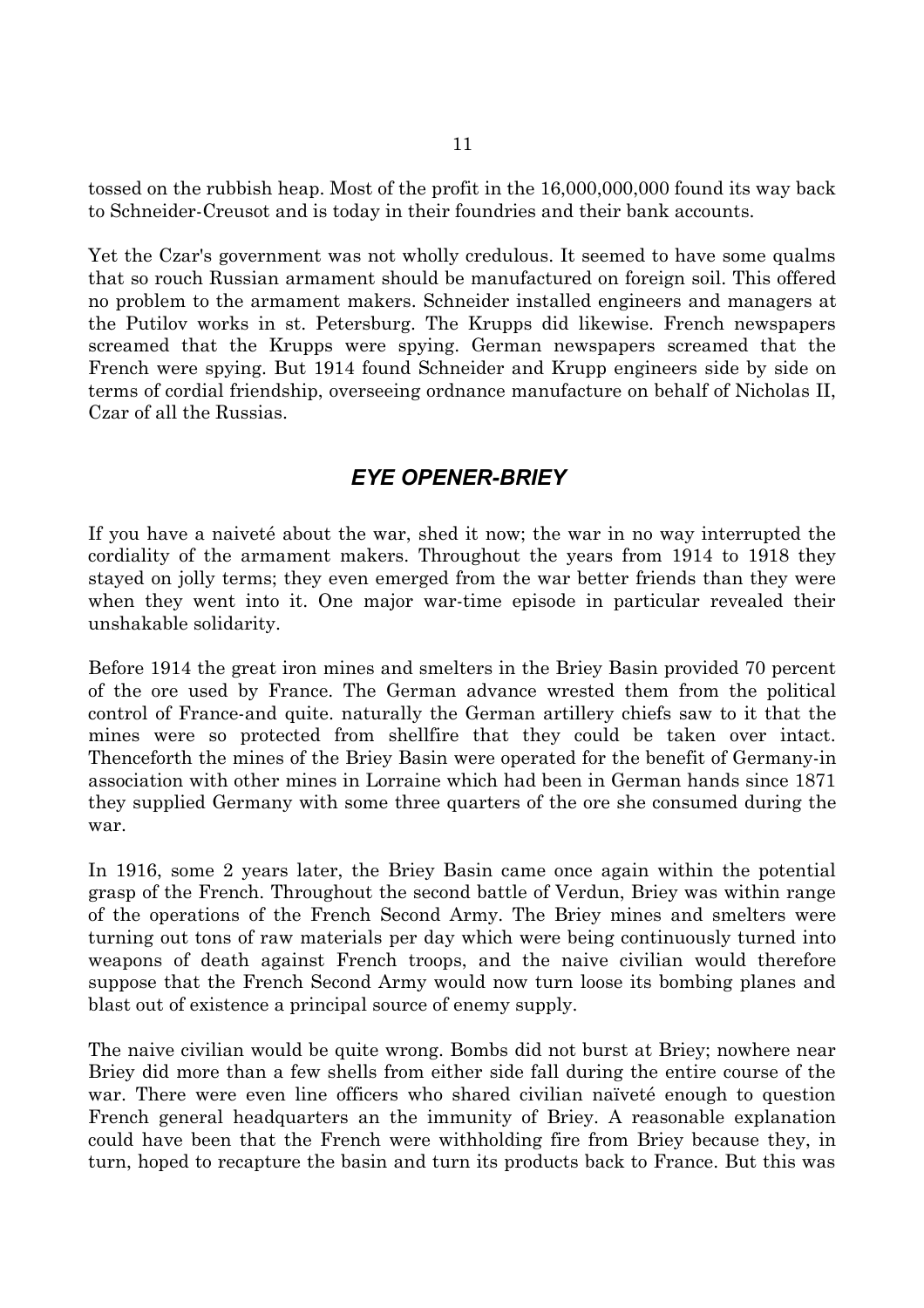not the explanation that emerged from headquarters; instead it was stated that if Briey were bombarded, the Germans, in reprisal, would turn their guns on Dombasle in Meurthe-et-Moselle, between the Argonne and Verdun, where equally large-scale mining operations were supplying the French with much of their own raw material for ordnance and ammunition. So Ion g as the French left Briey alone the Germans would let Dombasle alone; what hothead was there who would want to upset the apple cart under these circumstances? Of course, if the French and Germans had each levelled the other's smelters the war would have ended sooner.

And so would war-time profits. That was that. Briey and Dombasle came unscathed through the war.

Here the proof of the international operations of the armament makers is op en to no question at all. In corroboration there is spread upon the records the testimony of Deputy Pierre Étienne Flandin-scarcely a flaming Bolshevist, for he was later finance minister under Tardieu-to the effect that he, an artillery officer during the war, knew of his own knowledge that the artillery of the French Second Army had been expressly forbidden to bombard Briey when the chance existed and when a 10-mile penetration of the sector would have come close to spelling German ruin. And the statement of his colleague, Deputy Barthe, in the chamber an January 24, 1919, lost little of its significance in the long, loud, vicious debates and investigations which followed it: I affirm that either by the fact of the international solidarity of the great meta1lurgy companies, or in order to safeguard private business interests, our military chiefs were ordered not to bombard the establishments of the Briey Basin, which were being exploited by the enemy during the war. I affirm that our aviation service received instructions to respect the blast furnaces in which the enemy steel was being made, and that a general who wished to bombard them was reprimanded.

There is a quality of delirium about facts like these. Anyone who comes upon them for the first time is likely to feel a sense of incredulity that these can be facts at all; to feel that they roust be, instead, some insane fiction of a super Voltaire.

The sense of incredulity is quite excusable. Yet the facts are facts-and into the bargain they are quite easily explicable. In this present imperfect world nations have yet found no agreement upon practical methods of disarming.

So long as they refuse to, the easiest way for them to stay armed is to permit a full exploitation of the private profit system in the manufacture of armaments. By this device nations avoid the expense and annoyance of maintaining plants and inventories of armaments throughout a period of 20 years, when perhaps they may never be needed at all; the private armorer meanwhile is able to keep his plants oiled and humming by sales not only to his own government but to foreign markets in which he is able to foment enough suspicion to sell large bills of goods. Here is the rock upon which every private conference that precedes official disarmament conferences has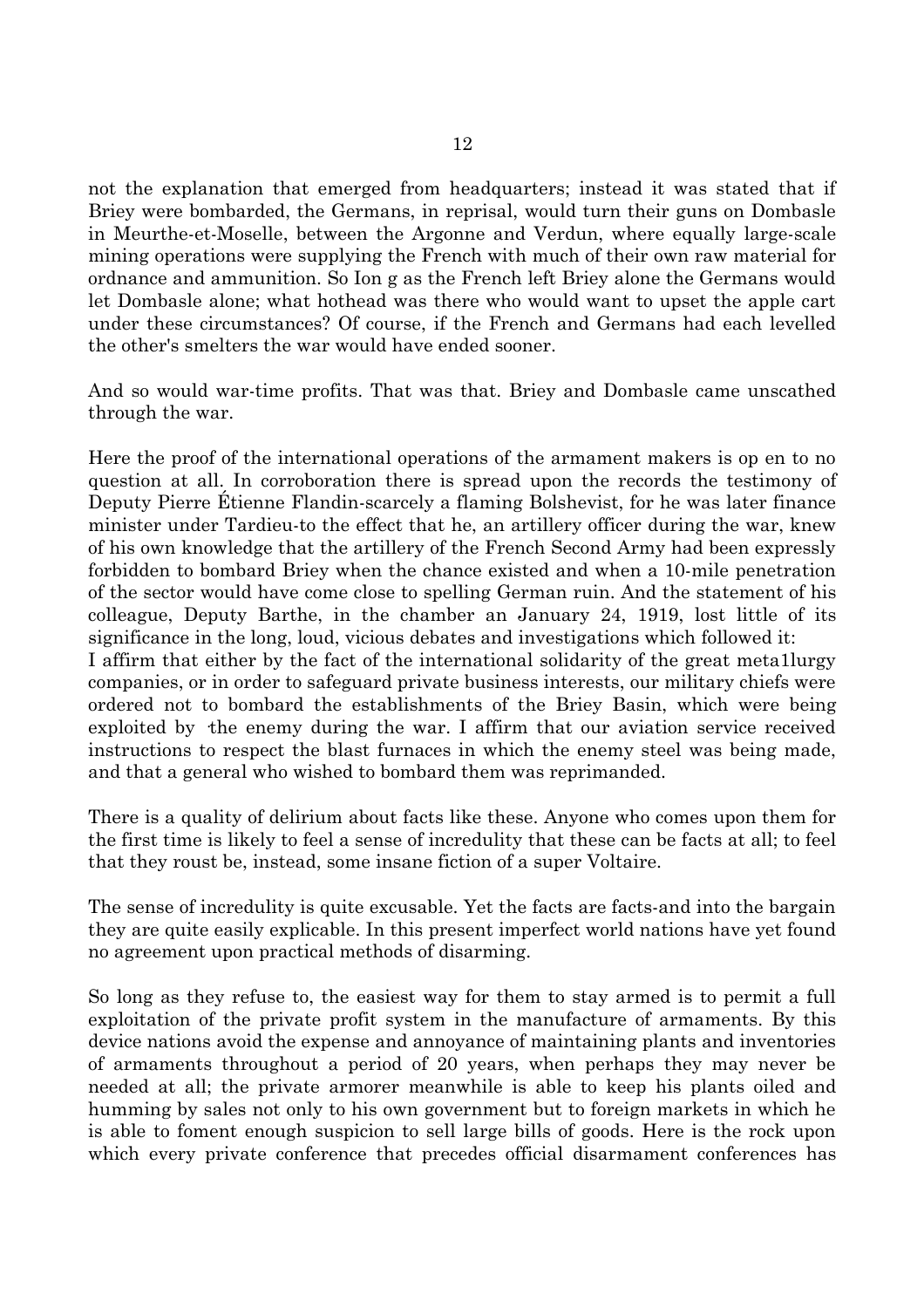split. Here the circle closes. So long as we must have armaments we must lend rein and scope to the business methods of the armorers. What happened at Briey, considered in this light, was very simple: The mere working out of the profit system in armaments to its perfect, logical, and ultimate conclusion.

## *CLIMAX--THE DE WENDELS*

The episode of Briey brings us now to the pinnacle of the armament structure. Who held the impulsive line officers in check? Through whose influence was the general reprimanded?

We must look higher than to Schneider-Creusot for the final answer. For far overtopping Schneider-Creusot and its subsidiaries stands that great organization of iron and steel manufacturers, the Comité des Forges de France.

The Comité des Forges is not, as it has frequently been called, the "French Steel Trust." It is not a cartel. Individual French iron and steel companies are bound together by rigid agreements covering quotas and prices into great groups like the Comptoir Sidérurgique de France or into lesser ones like the Comptoir des Rails or the Comptoir des Demi-Produits. The Comité cannot be said to "combine" these organizations; in actuality, however, it remains the most powerful iron and steel organization in France. It does not sell; it does not produce. Its activities are more subtle, more delicate than that. Essentially, its held is in the strategy and tactics or the iron and steel industries; accordingly, politics and propaganda are its principal concerns. It does not have subsidiaries; it has members that pay dues into its central treasury either upon a basis of their tonnage production or the number of their employees.

Two hundred and fifty companies-mines, smelters, metallurgical establishments, foundries-make up its membership, and of these 250 companies, over 150 are armament concerns. The nominal capital stock of the member companies of the Comité totals some 7,500,000,000 francs, yet some accountants have placed the figure for a true valuation as high as 40,000,000,000 francs. The chief officer of the Comité, the president, is a man of whom we are to hear much more in just a moment. He derives his power not only from being president of the Comité but as one of the principal owners of his own iron and steel concerns. Beneath him and his administrative board on the Comité there spread out six regional committees: The Loire, Nord, l'Est, Miniere d'Alsace-Lorraine, Forges de Lorraine, and Champagne. The total tonnages that the members of the Comité produce in Prance in a typical year are, for pig iron, some 10,000,000 tons, and for steel some 9,500,000 tons.

Membership begins with firms that may actually be as small and unimpressive as the capitalization would make them seem; it ends in the grand climax of member nor,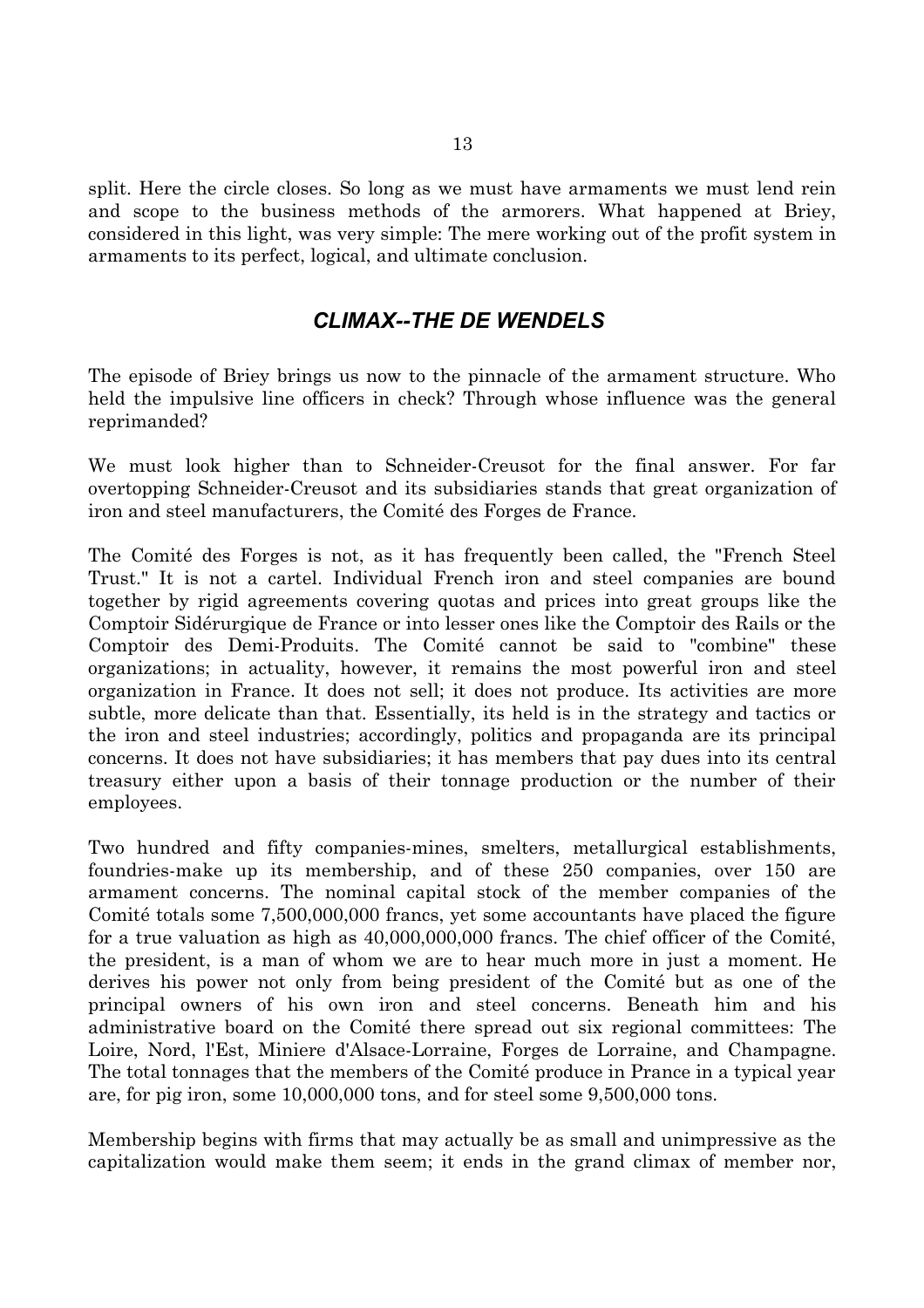Schneider-Creusot-whose capitalization of 100,000,000 francs reflects only a fraction of its true importance. The great and the little, thus bound together, make up the power and the glory of the Comité. It controls the press; it has the ear of the foreign office. Former President Millerand has been its legal defender; former President Doumer was a director of one subsidiary; present President Albert Lebrun is a former director of another. So-most significantly of all-is former Premier -André Tardieu, great leader of the Right. There was no stronger influence upon former Premier Poincare in his occupation of the Ruhr than the Comité; the present agitation over the Saar Basin springs from its headquarters. It is governed by a commission of directors, and upon this commission as president-we must now displease another lover of anonymity-there sits the misty and cloud-wreathed figure of François de Wendel. François de Wendel comes legitimately by his present power and position; his family have been Europe's armorers since before the French Revolution-although the De Wendels have not always been French, nor, even, always the De Wendels. There was once a Johann Georg von Wendel, who in the seventeenth century was a colonel in the armies of Ferdinand III of Germany. Since his time, however, the family generally has preferred to remain out of uniform, an the theory that in uniform there is no higher title or power than that of general, whereas by the process of foregoing the title the power may be vastly increased. The members of this family have always been uniquely international.

When their vast Lorraine estates lay upon soil politically German they attached to their name the prefix "von" and turned their eyes toward Berlin; when the political frontier shifted· under their rich deposits of coal and iron they altered the prefix to " de " and looked to Paris.

Either capital was glad to claim them; the family was equally happy to serve either, or better, both. Today, for example, when political boundary lines throw most of their estates into France, but leave a few in Germany- the family consists preponderantly of De Wendels, but with a sufficient number of Von Wendels in reserve to manage its German affairs. (Being a De Wendel, however, is no necessary barrier to the perquisites and profits still obtainable from the German armament business, as will later appear.) In 1914 the ranking member of the family was Humbert von Wendel, a member of the German Reichstag, living at Hayange in Moselle, near the Saar Basin. after the Treaty of Versailles he became Humbert de Wendel. He still lives at Hayange, but is no longer a member of the Reichstag. A younger brother, Guy, is a French Senator, however, and of his other brother, the François of the comité, more later.

This international hermaphroditism is not a new family trait. The son of Johann Georg von Wendel, who fought for the German Ferdinand III, blossomed into Christian de Wendel, who was a follower of Charles IV of Lorraine. For a good period of years the family retained the prefix "de ";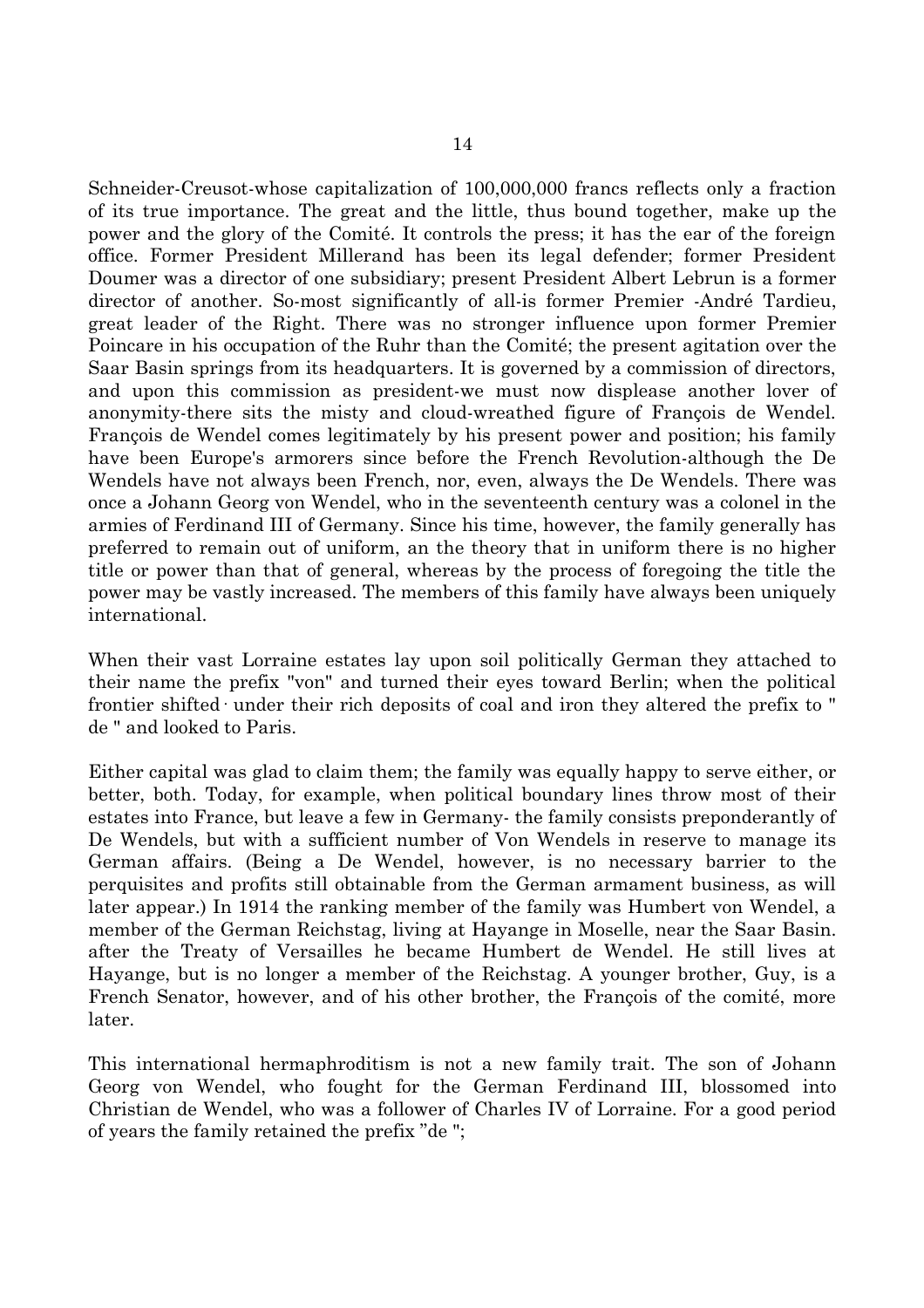Christian's grandson, Ignace, was the true founder of the family's fortune-and this, curiously enough, began when he established at Creusot the works that the Schneiders were later to buy. When the Bastille fell Ignace's close relations with the monarchy drove him from the country. His properties were sequestered, but they were managed by his mother and were bought back through dummies for the account of his two sons. During this turbulent period the sequestered properties were arming the revolutionists, to the De Wendel profit, while the properties beyond the wabbling frontiers of the Republic were arming the monarchists, trying to regain power, and their allies-also to the De Wendel profit.

Then, with the Napoleonic Empire rearing its magnificence upon the ruins of the monarchy, an earlier Fran90is de Wendel (Ignace's son) returned to Paris to provide the armaments of the grande armée. The tragedy of Waterloo was no tragedy to the De Wendels; a cartoon of them going home after the battle to count their profit from it would not have been far-fetched.

Today's members of the family were, therefore, well equipped by wealth and heredity for the task of riding the political horses of France and Germany in the later years when Lorraine was to become one of the major circus rings for their virtuosity. Their long experience made Briey almost a miner episode to them. When a military advance turned a "French" possession into a "German" one, the De Wendels need have felt no great concern. Regardless of the national tag attached to these mines and smelters, they remained in the placid control of one or' the other branches of the family.

The François de Wendel of the present day is a poah-bah; his connections and directorships would fill this page. Re is among other things a director not only of the French but of the German De Wendel companies. But that coincidence does not set forth his true qualities of being a pooh-bah. Is Fran90is de Wendel, president of the Comité des Forges, faced with a financial problem? Then let him consult François de Wendel, regent of the Banque de France.

Is he in need of political support? François de Wendel, Member of the Chamber of Deputies for Meurthe-et-Moselle, intimate and supporter of André Tardieu, and time controller of some 60 deputies, is the man for him to see.

Does this or the other piece of news need to be "interpreted"? He cannot do better than to consult that powerful journalist, François de Wendel, who owns a majority interest in Le Journal des Debats, is the head of the group that in October 1931 (jointly with the Comité des Houilleres, the coal cartel purchased the semi-official newspaper of the French Government, Le Temps, controls the Journee Industrielle, and is a power in the management of Le Matin, L'Echo de Paris, and the Agence Havas, the newsgathering organization upon which the provincial press of France very largely depends. Yet for all the illustriousness of this multisided man the newspapers of France almost never mention his name. He does not like publicity.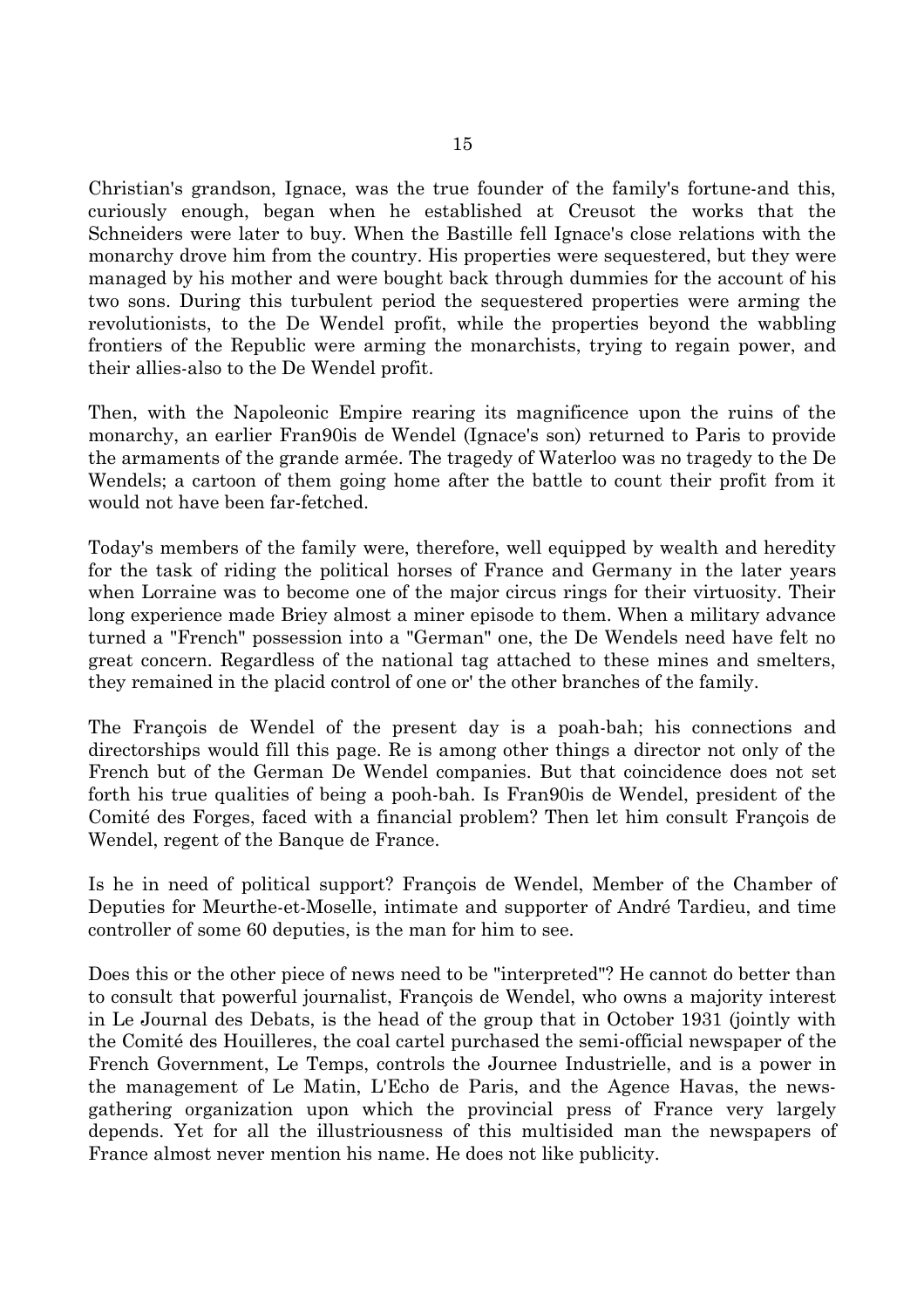#### *DOUBLE-EDGED SWORD*

Conspirators is not an unfair word to apply to the armament makers of France-yet it must not be used with any melodramatic connotations. Probably the conspirators are not bad men at all in their personal lives and their individual contacts with society. Sir Basil Zaharoff, the passion of whose declining years is orchid culture, would probably not be aghast at the suggestion that he was the greatest murderer the world has ever known. He has heard it too often. And he may even enjoy the irony of his gifts (they took a few millions out of the hundreds of millions he made from the World War) for hospitalization of the war wounded. But probably Eugène Schneider and François de Wendel are lovable old gentlemen who weep at a Chopin ballade. If an advance angel of judgment should undertake today to quiz the de Wendels or Eugene Schneider on the ethics of their business, they would unquestionably answer: (a) They did not invent the passions and cupidities that lead to war; (b) If they did not supply the demand for armaments, someone else would; and (c) They inherited the business, anyway.

All of which is perfectly true. Then why are these men conspirators? They are conspirators because they have no loyalties; because theirs is the sword that knows no brother.

The rise of Hitler to power in Nazi Germany provides a neat example of this-and into the bargain shows what a double-edged sword it is that the armament makers wield. In Germany the greatest steel company is the Vereinigte Stahlwerke A.-G. and for its head it has Fritz Thyssen, king of the Ruhr. It was Thyssen who was Hitler's angel; who, as one move in a battle to retain control of his industrial affairs (dealt a desperate blow by Germany's banking crisis of 1931) began pouring money into the treasury of the Nazis to assure to himself the help of a friendly government. So far nothing improper; if Thyssen believed in the Nazi philosophy or the good it might do him, there was no real reason why he should not lend Hitler all the financial support he wanted to. In 1932 old Fritz Thyssen capped many previous generosities with a single contribution of 3,000,000 marks for the German presidential campaign. But old Fritz, despite his personally violent nationalism, was not at all hostile to the de Wendel-Schneider interests in France. He favoured, in fact, a working compact with them so long as he could retain unhampered control of his own properties. We see, then, the spectacle of a Nazi supporter .on the one hand breathing fire against France, and on the other sitting down on terms of thorough understanding with the principal armament firm that represented the implacable political enemy of his country.

But that does not complete the picture. The Comité des Forges and Schneider-Creusot were not at all unwilling to see Hitler gain ascendancy in Germany. Here the documentary proof is lacking, but the inferential proof is close to inescapable. In 1933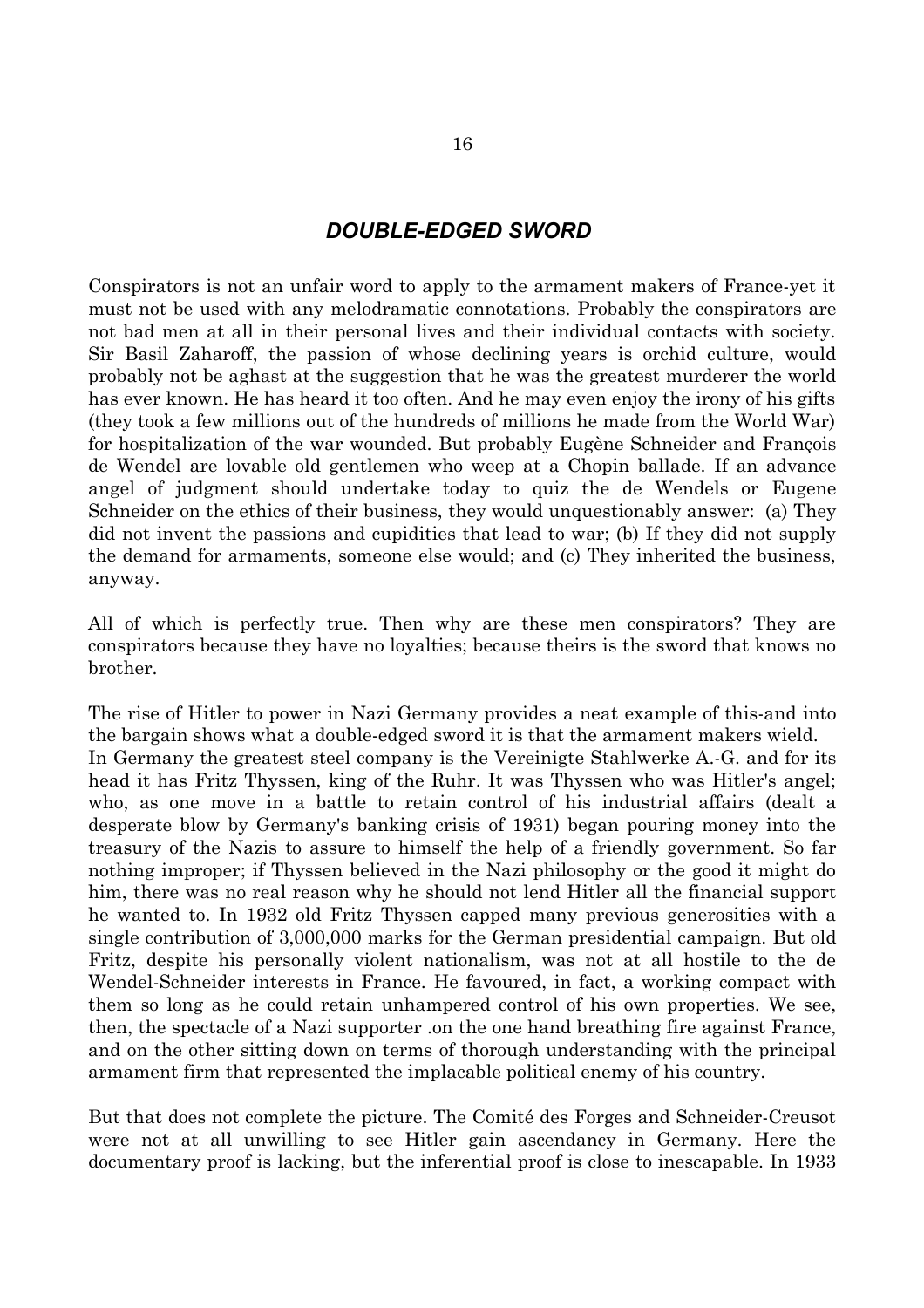Hitler sued a German journalist for having made the statement that Skoda-and, through Skoda, Schneider-Creusot-had contributed to his campaign expenses. When, however, he was challenged to make a direct denial that this was so, he stormed from the witness stand, cursed the opposing lawyer for a Jew, never specifically answered the question, and was subsequently fine d 1,000 marks for contempt of court as a result. De Wendel and Schneider, according to their immemorial custom, said nothing, and nowhere has a denial of the accusation ever been made. In other words, as the record stands, the leading munitions makers, not only in Germany but in France, united in their support behind the one man most capable of stirring up a new outbreak of international anarchy in Europe. And by a curious coincidence-here is where the sword presents its other gleaming edge-the de Wendel-controlled newspapers in Paris immediately broke out in a fever of denunciation against the Hitler regime and called for fresh guaranties of security against the menace of rearming Germany.

Awake, La Patrie!

#### <span id="page-16-0"></span>*ARMORER'S PHILOSOPHY*

In that one example the whole philosophy of most armament makers reveals itself. Keep Europe in a constant state of nerves. Publish periodical war scares. Impress governmental officials with the vital necessity of maintaining armaments against the "aggressions" of neighbour states. Bribe as necessary<sup>[2](#page-16-0)</sup>. In every practical way create suspicion that security is threatened. And if you do your job thoroughly enough you will be able to sink into your armchair and re-echo the contented words of Eugène Schneider, announcing a dividend to his shareholders: "The defense of our country has brought us satisfactions which cannot be ignored." For the armament industry operates with one curious advantage over any other business in the world; the greater the competition the greater the amount of business for all competitors. Perhaps it was Sir Basil Zaharoff who first discovered this economic fact when he played his onesubmarine-two-submarine game with Greece and Turkey. At any rate, salesmen for the armament industry know the fact well and build on it today. If a Schneider-Creusot salesman sells 100,000 rifles to Yugoslavia he has already eased the path of the Vickers-Armstrongs salesmen in selling 200,000 rifles to Italy. "Under this strange system", the French economist, Delaisi, wrote not long ago, "the war potential of a great country, or of a group of countries, is strengthened by the development of the adverse military power. The trade in arms is the only one in which an order obtained by a competitor increases that of his rivals. The great armament firms of hostile powers oppose one another like pillars supporting the same arch. And the opposition of their governments makes their common prosperity."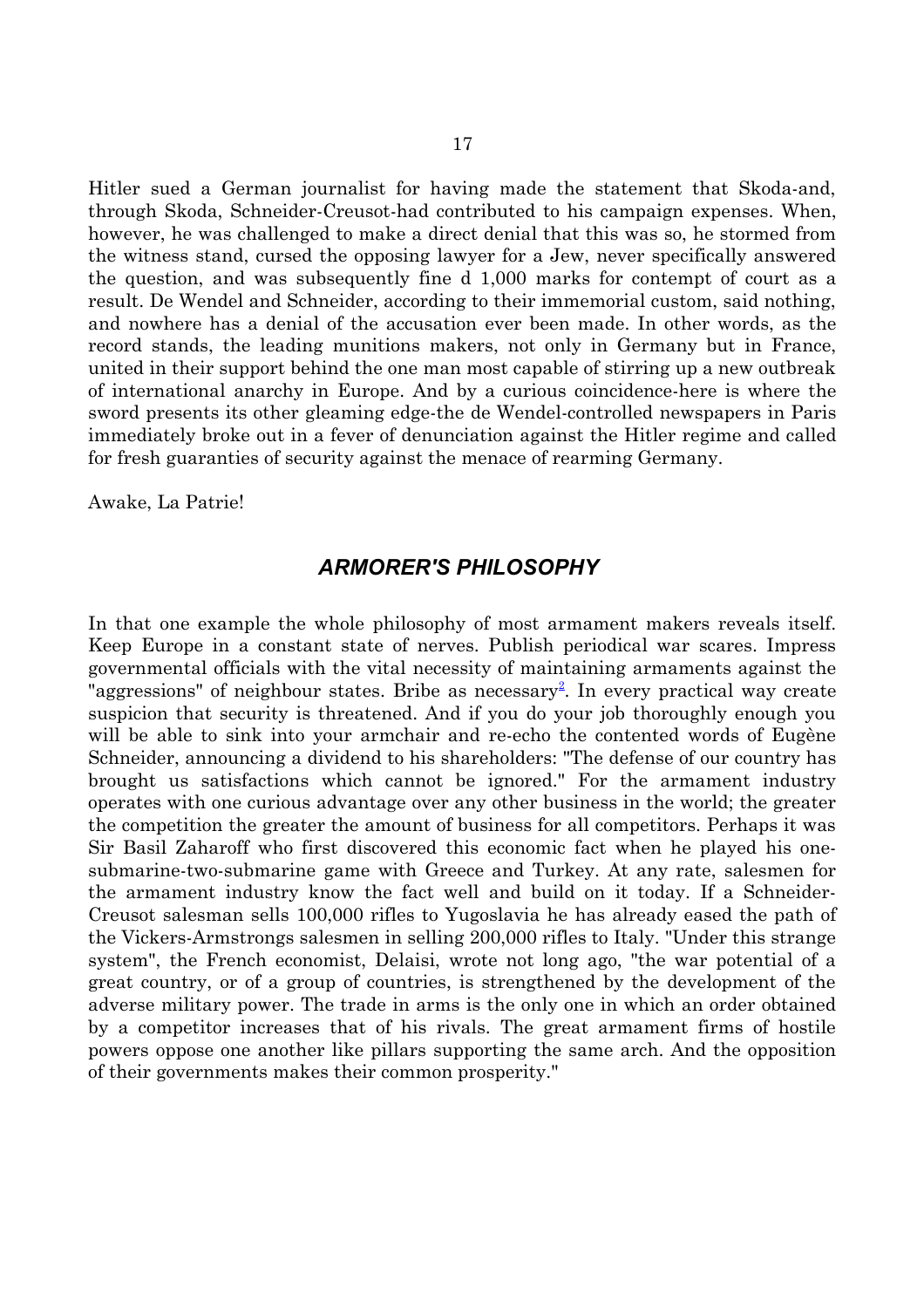#### *WHO HOLDS THE BAG?*

A very handsome prosperity it has been; one that has endured as few others during the stormy days since 1929.

As a result of the operations of these highly international concerns the world's yearly armament bill stands now in the vicinity of a billion and a half dollars. During the last few years the Far East in particular has contributed much to satisfy the MM. de Wendel and Schneider-to say nothing of Vickers-Armstrongs Sir Herbert Lawrence. Japan has been a highly profitable customer; the firm of Mitsui, allied to both Schneider-Creusot and Vickers-Armstrongs, served its country splendidly when Manchuria was flaming brightest. It also served China excellently. In 1930 China, the world's largest importer of arms bought almost 40 percent of its war materials from Japan. The European armament makers who were supplying this trade found the free port of Hamburg convenient; during one famous week in 1932 there cleared from Hamburg two ships loaded with dynamite, grenades, and airplane parts; another with 1,000 cases of explosives, another with 1,700 cases of ammunition, and still another, bringing up a triumphal rear, with 100,000,000 francs' worth of French machine guns. The world traffic in arms has continued unceasingly sine the war; the armament leopards have never changed their spots. Details upon detail, incident upon incident, illustrate how well the armament makers apply the two axioms of their business: when there are wars, prolong them; when there is peace, disturb it. Let one incident suffice here.

Inevitably, after the war, Hungary caught the itch to rearm. The Treaty of Trianon, by which she made peace with the Allies and associated powers, forbade it. Schneider-Creusot, however, was above treaties. Hungary got the money with which to place a large order with Skoda, the Schneider-Creusot subsidiary in Czechoslovakia-got it through the Banque Génerale de Credit Hongrois, which in turn is financed by the Banque de L'Union Parisienne, of which Eugène Schneider is a director. Thus it was that Schneider contrived once again to circumvent his government and rearm a nation that France had spent blood and treasure in the attempt to disarm.

But the story does not end here. When the Hungarian loan fell due it seemed inevitable that Hungary would default. Thereupon it was conveniently arranged that Hungary negotiate a loan from the French Government. The plan went through like clockwork. The French Government lent the Hungarian Government just enough money to repay the Schneider firm. The money was transmitted through M. Schneider's Banque de L'Union Parisienne, instead of, as one might have expected, through the Banque de France.

One voice crying in the wilderness was the voice of the French deputy from the Creusot district, Paul Faure. Several times in 1931 and 1932 M. Faure made speeches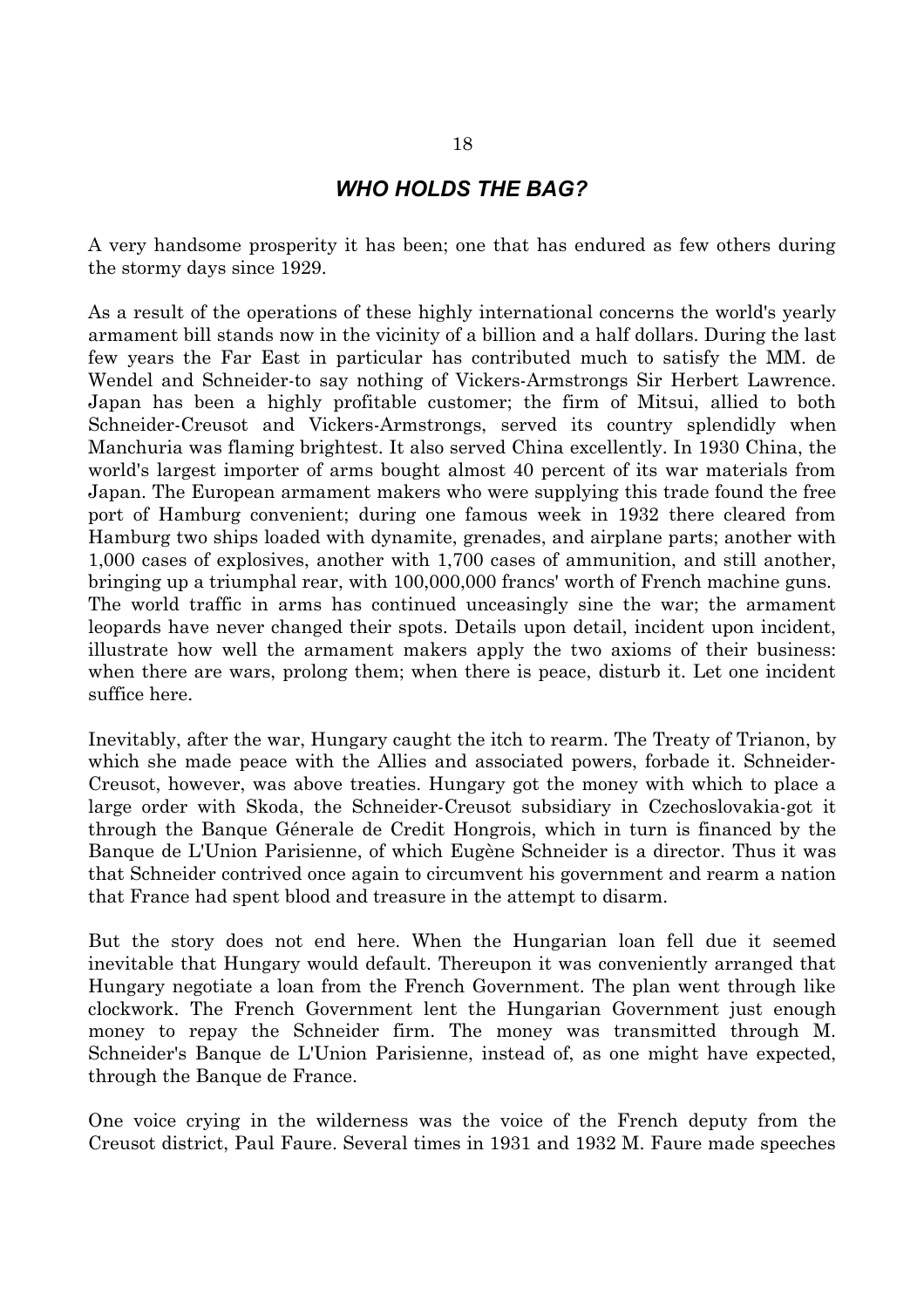to the chamber. He raised the question of the Hungarian loan and asked, in essence, Who holds the bag? Obviously not Skoda;

It had paid a dividend of 5 percent in 1920 and a dividend of 28Y2 percent in 1930, with never a recession in its steady year-by-year .increases. He went further; he traced from the early days of the century the curious fashion in which French governmental loans il1Sisted on relating themselves to Schneider-Creusot orders. Throughout these years France had made loans to Mexico, Greece, Japan, Russia, Spain, Italy, Rumania, Serbia, Bulgaria, and Turkey, and every one of these countries had thereupon placed armament orders with Schneider-Creusot. The last two countries had, in fact, pushed the return compliment as far as turning French guns, so brought, upon French troops at the outbreak of the war. Almost inevitably, M. Faure pointed out, there sat on the directorate of the financing bank of the country that bought the armaments a representative of Schneider-Creusot or some other member of the comité. This precaution did not, however, prevent most of these loans from being in default. Coming to the present, said M. Faure, "we find M. Schneider arming Bulgaria, M. Schneider arming Turkey, Skoda supporting Hitler, Franco-Japanese, Franco-Argentine, and Franco-Mexican banks. This is all "-he ended with a masterpiece of moderation-" extremely suspicious." Then, having made these revelations, Mr. Faure shortly after found himself defeated for re-election to the chamber; he was, after all, a deputy from the Creusot district, and M. Schneider found it more convenient to bring about his defeat than to listen to more of his speeches.

### *RAY OF HOPE*

Have governments ever taken any steps to confiscate the business of the armament makers? Very few. In the early days after the war Europe's governments had small heart for proceeding against their betrayers, even though the waxen seals on the Treaty of Versailles were scarcely hard before they were once again busy disturbing the peace.

And although the conviction began later to grow among Europe's more enlightened statesmen that something had to be done about the De Wendels, the Schneiders, and their breed, governments were puzzled to know what it could be. A nation that suppresses or confiscates its private armament industry is faced with these alternatives:

(a) It must disarm;

(b) it must become exclusively an importer of arms;

(c) it must make arms manufacturing a function of the state, which means, in effect, that the state must become (or inevitably thinks it must) a vast arsenal, since, having no opportunity to keep plants large and active by supplying an export trade, it must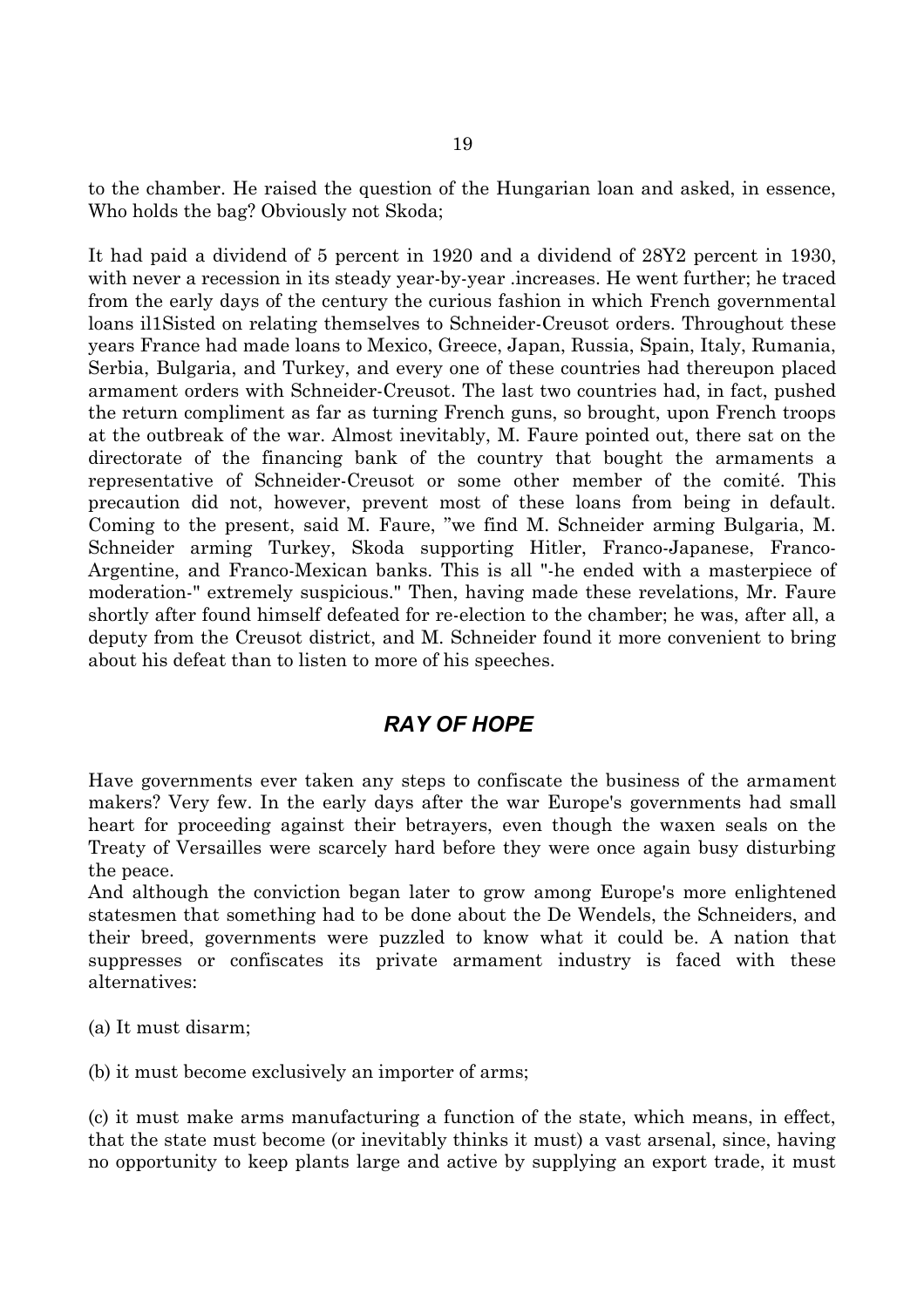manufacture in quantities sufficiently large so that it could step overnight from a peacetime to a war-time production schedule.

Therein lay one difficulty. But why could concerted action toward disarmament make so little progress? One important reason was first laid bare by Lord Robert Cecil.

There is a very sinister feature-

He said

to all the disarmament discussions. I refer to the tremendous power wielded against all the proposals by armament firms. We must aim at getting rid of this immense instrument in the maintenance of suspicion.

Yet in 1932 the Disarmament Conference was enriched by the presence of M. Charles Dumont, of Schneider-Creusot, president of the Schneider-controlled Banque Franco-Japonaise, on the French delegation. The British delegation was similarly benefited by the advice of Col. A. G. C. Dawnay, the brother of a director of Vickers-Armstrongs, and now the political supervisor of the British Broadcasting Corporation.

If the armament business were conducted by an outlawed band of international gangsters, the problem would be simple to define. The difficulty is that precisely the opposite is the case. The armament business is a part of the most essential industries of industrialized nations-steel and chemicals. But even so, the problem does not become acute until you have a nation in which the biggest part or a very, very large part of these essential industries is the manufacture of the actual munitions of war. Such is the case in France and also in Czechoslovakia and potentially in Germany.

No American would be shocked to hear that the steel business and the coal business of Pennsylvania, owners and workers together, exercised big political influence in Pennsylvania and, through Pennsylvania, upon the Nation.

Now, put Detroit also in Pennsylvania. And then suppose that by far the most profitable part of the combined steel, coal, and motor-car industry were the manufacture of munitions. And then try to imagine a Senator from Pennsylvania convincing himself that there is no possible chance of war with Japan and that therefore both the American Navy and the American Army are much too big.

While this may make it easy to understand why Messrs. de Wendel and Schneider should be so influential in France, it brings us no nearer a solution. To deal with the general problem of disarmament in all its phases would be impossible within the limits of this article. Suffice it to say, the simplest solution is to have the State take over all the manufacturing of munitions. But to do that, the State would have to take over most of the essential industries of modern life. And for anyone but a 100-percent Socialist, that is not simple at all. Russia is today the only country in which there is no private manufacture and sale of armaments.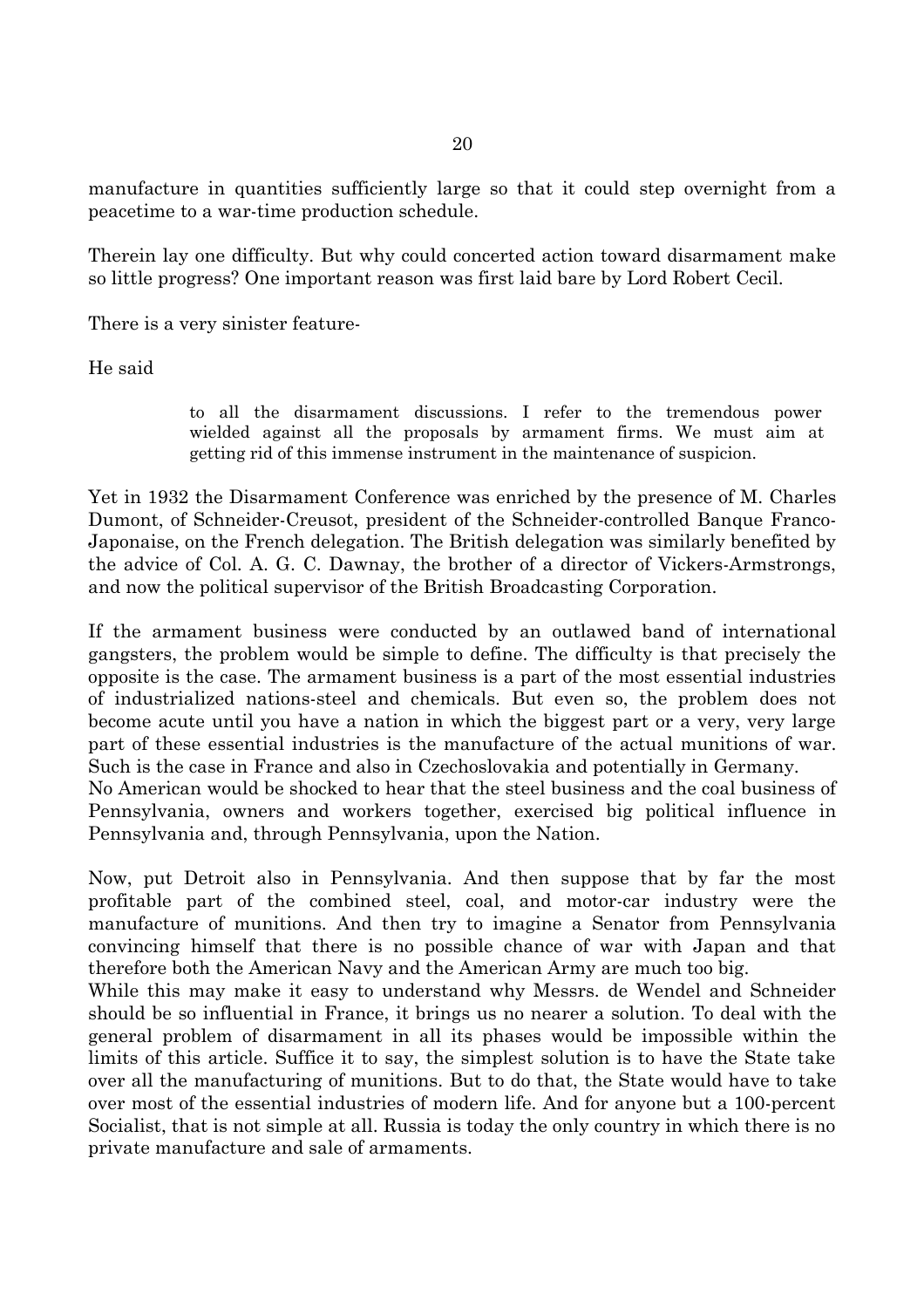<span id="page-20-0"></span>Then is there no hope? Is Europe caught so tight in the steely grip of the armament makers that it can only do their bidding?<sup>[3](#page-20-0)</sup>

Well, the grip is pretty tight, yet there is some hope.

Perhaps there Is a war coming but first there is a fight coming.

And in recent months that fight has loomed most noticeably in France. The Comité des Forges has decidedly not been a popular name in France these last few months. To be exact, it never was a popular name. Just as a politician in the United States was always against Wall Street during his c3lmpaign, so in France many apolitical victory has been won by accusing the opposition of being in the pay of the Comité des Forges. Of late, as political tension in France has grown hotter, so resentment against the de Wendels and the Schneiders has grown more bitter.

No country has more to gain from peace and the sanctity of treaties than France. So it is not surprising to find that many Frenchmen are now saying that France made a tragic mistake in supporting Japan (in a backhand manner) in the Manchurian affair. And they note, with bitterness, that it was the de Wendel press that wanted to let Japan have her imperial way.

To France's great credit it must also be said that, except in the Manchurian affair, France has been, for her own best interest, the stanches supporter of the League. More than that, her Briand was unquestionably the greatest peace man of the post-war decade. Today, many a Frenchman is resentful of the fact that Briand's policies did not succeed in conciliating Germany, and while blaming Germany most, he wonders whether the failure was not helped along by the patriotic M. de Wendel.

By the time this is published France may have chosen her next major political direction. If Herriot should come to power again, it may well be that he will feel a mandate even more powerful than ever before to fight against the warriors of Europeand to include among his enemies the armorers, greatest of whom are the greatest industrialists of his awn land. For they are sometimes not too clever, these Schneiders and De Wendels. And they seem to miss one point: the fire trenches and shell holes that scar the countryside in war time are only the primary lesions of an international social disease. When the disease at last inevitably attacks the blood and bones of nations that have gone to war even De Wendels and Schneiders can suffer-suffer with their tottering banks, their dropsical holding companies, their shocked and collapsing industrial empires.

Within their long lives, however, neither François de Wendel nor Charles Prosper Eugène Schneider has ever let drop a word to indicate that he sees any connection between his business and an eventual ruin of his capitalistic industry. Only Sir Basil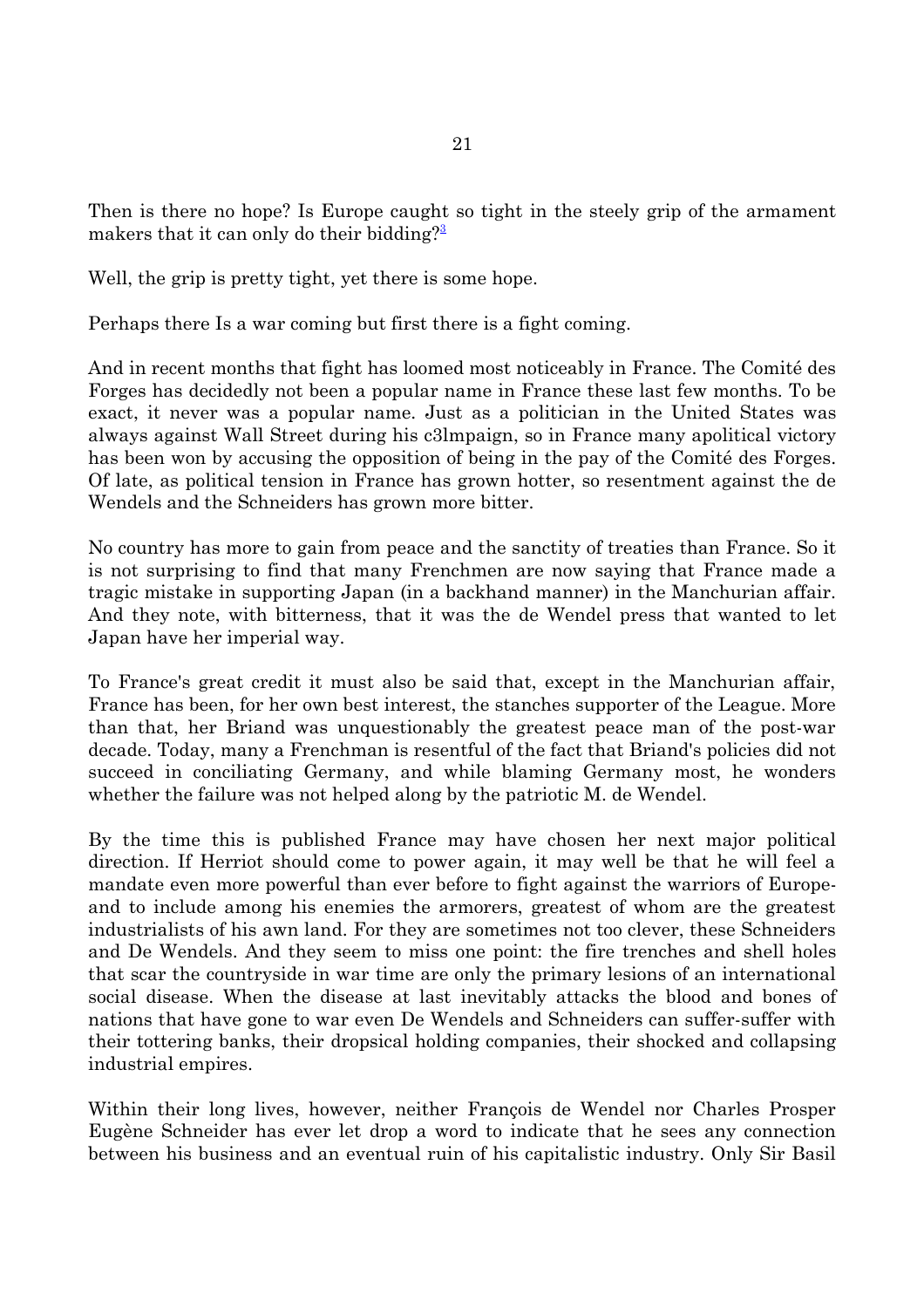Zaharoff, doddering brokenly in his wheel chair, seems to give any outward evidence of disillusionment. That may be only because he gambled \$20,000,000 of his personal fortune on the only war in which he ever took emotional sides-the Greco-Turkish War in 1921-and lost it.

Or it might be because he was always the cleverest, anyway.

## *APPENDIX: ARMS AND THE MEN*

#### *Love thine enemy*

The armorers, after all, are the true internationalists. Regardless of their nationalities, they work in concert at the two axioms of their trade-prolong wars, disturb peace.

Between 1914 and 1913 they practiced constantly a neat practical way of prolonging war. It was this: If your enemy is in danger of running short of a basic raw material that he needs in the business of destroying your troops, sell him some out of your own surplus stocks.

Such interchanges went on constantly during the war always, of course, through a neutral intermediary. (The amenities of warfare must be observed, even at some in convenience.) Throughout the war English and French industries maintained to Germany a steady stream of glycerine (for explosives), nickel, copper, oil, and rubber. Germany even returned the compliment; she sent France iron and steel and magnetoes for gasoline engines. This constant traffic went on during the war via Sweden, Norway, Denmark, Switzerland, Spain, or Holland, by the simple process of transhipment-enemy to neutral to enemy.

It is no bristling Communist who supplies corroboration, but as conservative and wellconsidered a gentleman as Rear Admiral Montagu William Warcop Peter Consett, who was British naval attaché in Denmark between 1912 and 1917 and in Norway and Sweden between 1912 and 1919.

He stated, in so many words, that if the "blockade" of Germany had been really effective during 1915 and 1916 Germany would have been forced to her knees long before the collapse of Russia permitted her to prolong the struggle by throwing more troops into the trenches of the western front. And it is he who is responsible for the following statement:

> In 1915 England exported twice as much nickel to Sweden as in the 2 previous years put together. Of the total imports of 504 tons, 70 were reshipped to Germany. But it can be said that the total importation served the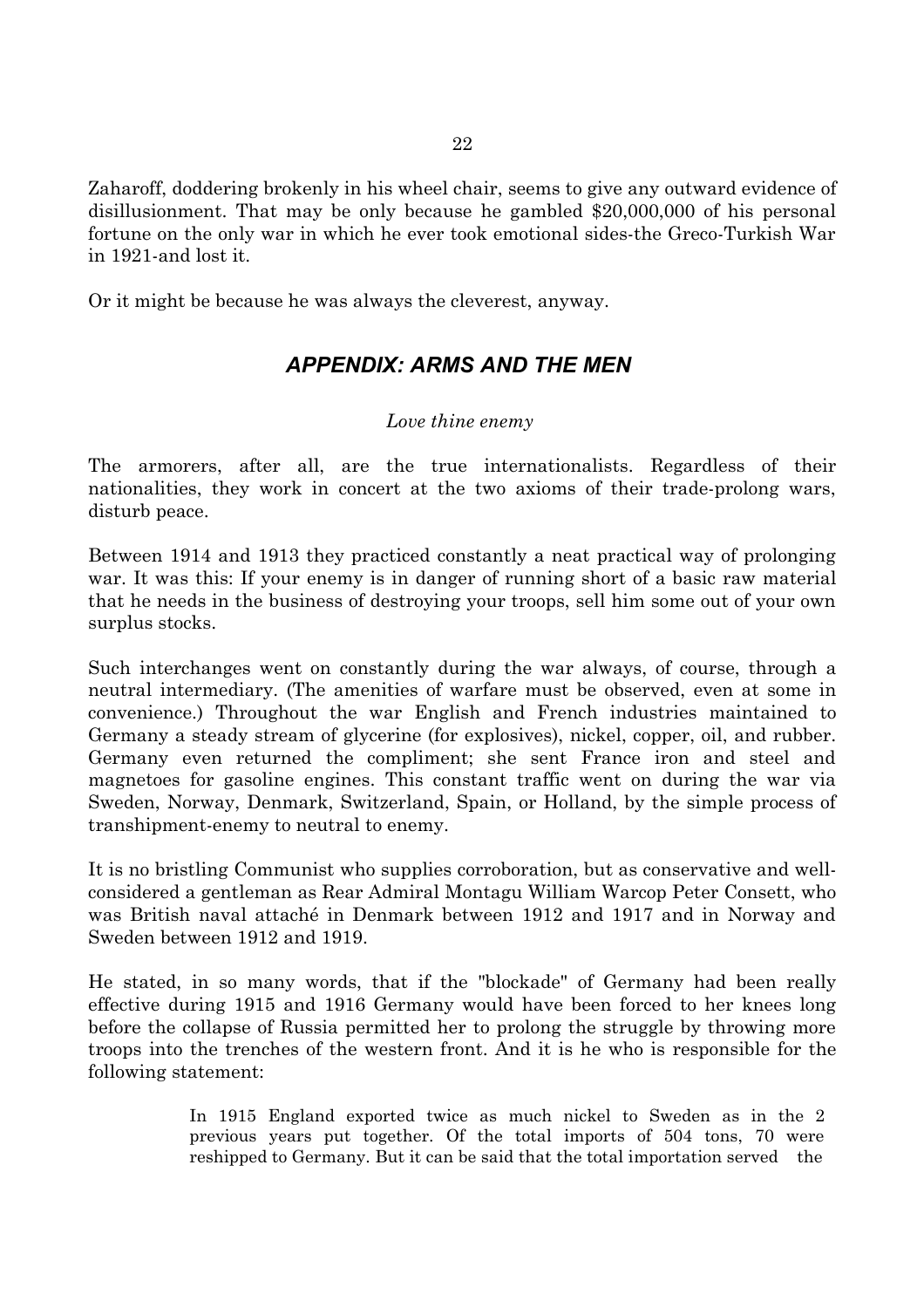needs of Germany, for the remaining 434 tons were used in Sweden for the manufacture of munitions.

And so it went. Germany throughout the war had urgent need of nickel, aluminium, and chemicals like glycerine for explosives. France, because the rich Briey Basin and other sources were out of her control, had to scratch hard for iron and steel. Continuously, therefore, what one nation lacked the armament manufacturers of an enemy nation did their urgent best to provide. Month after month, during the war, German heavy industries exported an average of 150,000 tons of scrap iron, steel, or barbed wire to Switzerland, where, having been smelted to a more convenient form, it was then transhipped to France. France, in her turn, shipped chemicals to the Lonza Co. (a Swiss industrial concern, German-controlled, but with directors who were French, Italian, and Austrian as well), from which they reached munitions works in Germany. It was all very profitable-and the splendid war went on and on.

#### *March 12, 1934*

#### *MANUFACTURE OF MUNITIONS OF WAR*

Mr. NYE. Mr. President, early in February two resolutions bearing upon the subject of the manufacture of munitions of war were submitted-Senate Resolution 179, by myself, and Senate Concurrent Resolution 9, by the junior Senator from Michigan [Mr. VANDENBERG].

These resolutions have now been referred to the Committee on Military Affairs. A subcommittee has been appointed to consider them. The chairman of that subcommittee has indicated a desire that the authors of the two resolutions be heard upon a resolution that would accomplish the purposes both were seeking. To that end the Senator from Michigan and I have prepared a resolution which we believe does accomplish what each of us is seeking.

I ask unanimous consent at this time, on behalf of the Senator from Michigan and myself, to submit this resolution and have it referred to the Committee on Military Affairs; also, that it may be printed in the RECORD.

There being no objection, the resolution (S.Res. 206) was received, referred to the Committee on Military Affairs, and ordered to be printed in the RECORD, as follows:

"Whereas the influence of the commercial motive is an inevitable factor in considerations involving the maintenance of the national defense; and

"Whereas the influence of the commercial motive is one of the inevitable factors often believed to stimulate and sustain wars; and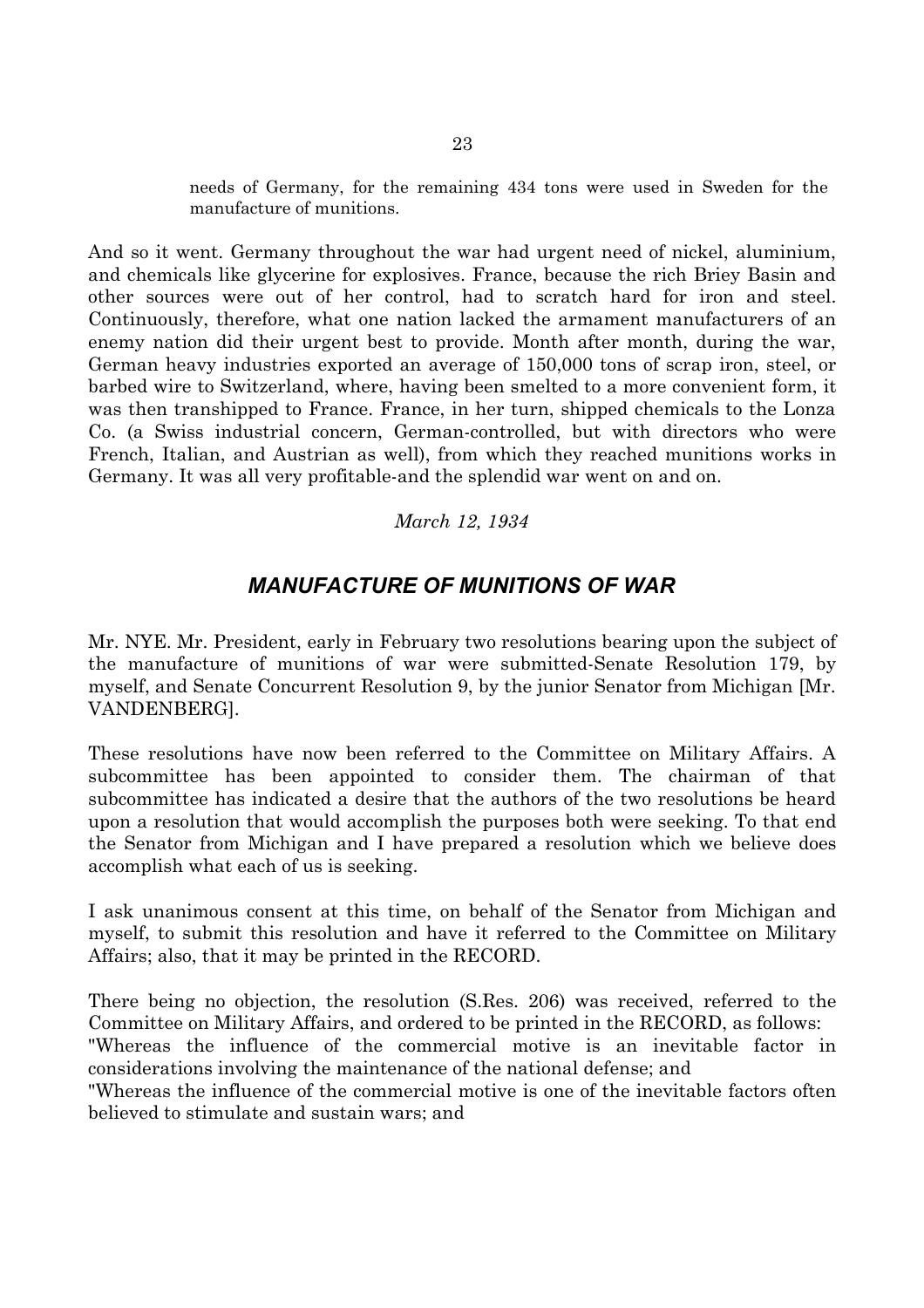"Whereas the Seventy-first Congress, by Public Resolution No. 98, approved June 27; 1930, responding to the longstanding demands of American war veterans, speaking through the American Legion, for legislation to take the profit out of war " created a War Policies Commission, which reported recommendations on December 7. 1931, and on March 7, 1932, to decommercialize war and to equalize the burdens thereof; and

"Whereas these recommendations never have been translated into the statutes: Therefore be it

#### *"Resolved*,

That a special committee of the Senate shall be appointed by the Vice President to consist of five Senators, and that said committee be, and is hereby, authorized and directed-

"(a) To investigate the activities of individuals and of corporations in the United States engaged in the manufacture, sale, distribution, import, or export of arms, munitions, or other implements of war; the nature of the industrial and commercial organizations engaged in the manufacture of or traffic in arms, munitions, or other implements of war; the methods used in promoting or effecting the sale of arms, munitions, or other implements of war; the quantities of arms, munitions, or other implements of war imported into the United States and the countries of origin thereof, and the quantities exported from the United States and the countries of destination thereof; and "

"(b) To investigate and report upon the adequacy or inadequacy of existing legislation and of the treaties to which the United states is a party for the regulation and control of the manufacture of and traffic in arms, munitions, or other implements of war within the United States, and of the traffic therein between the United States and other countries; and

"(c) To review the findings of the War Policies Commission and to recommend such specific legislation as may be deemed desirable to accomplish the purposes set forth In such findings and in the preamble to this resolution; and

"(d) To inquire into the desirability of creating a Government monopoly in respect to the manufacture of armaments and munitions and other implements of war, and to submit recommendations thereon.

"For the purposes of this resolution the committee is authorized to hold hearings, to sit and act at such times and places during the sessions and recesses of the Congress until the final report is submitted, to require by subpena or otherwise the attendance of such witnesses and the production of such books, papers, and documents, to administer such oaths, to take such testimony, and to make such expenditures as it deems advisable. The cost of stenographic services to report such hearings shall not be